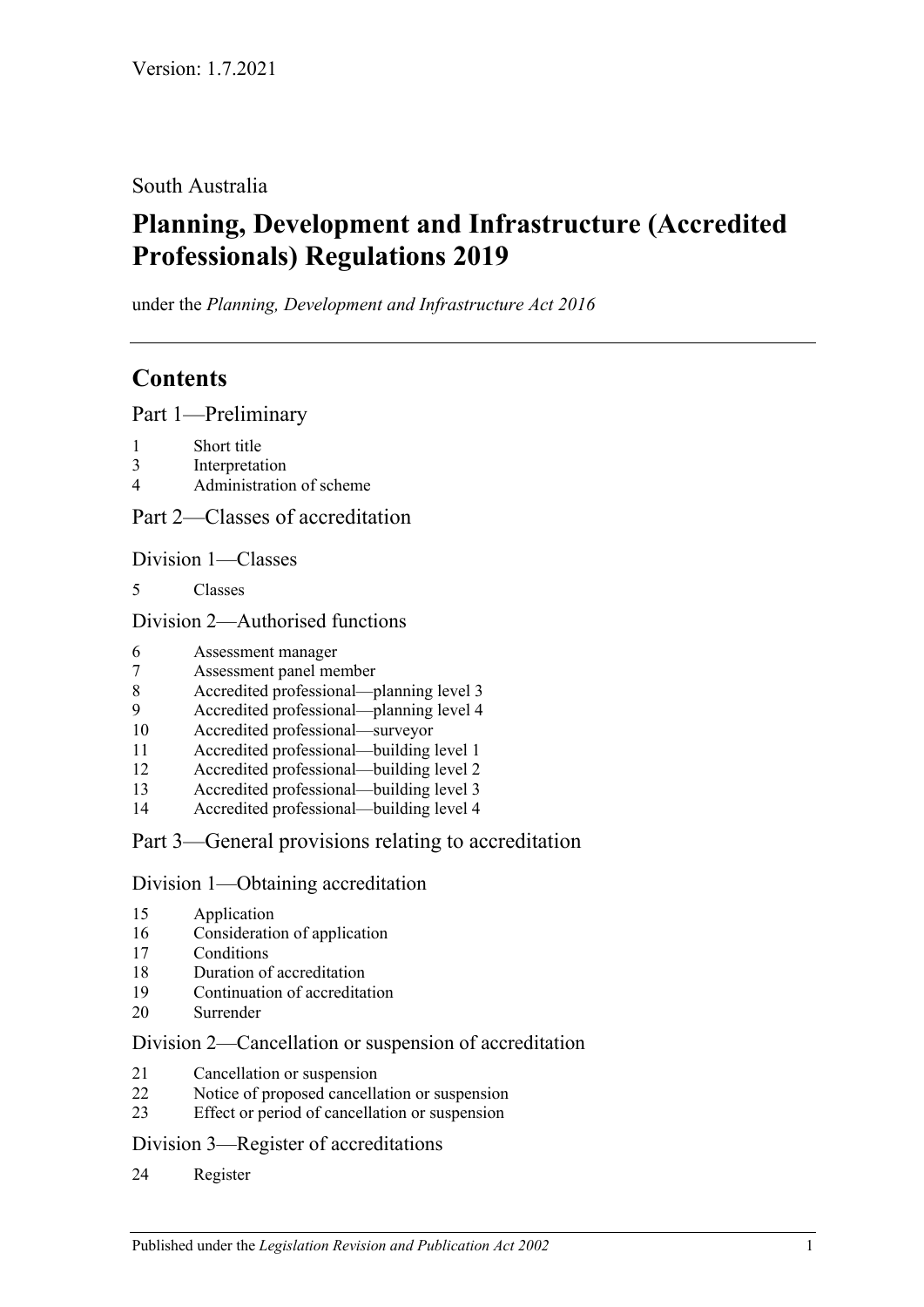## Part [4—Continuing professional development](#page-10-3)

- 25 [CPD scheme](#page-10-4)
- 26 [Records](#page-11-0)

## Part [5—Audits](#page-12-0)

- 27 [Audits](#page-12-1)
- Part [6—Complaints](#page-15-0)
- 28 [Complaints](#page-15-1)
- Part [7—Review of decisions](#page-17-0)
- 29 [Review of decisions](#page-17-1)

## Part [8—Miscellaneous](#page-18-0)

- 30 [Circumstances in which an accredited professional may not act](#page-18-1)
- 31 [Acting without accreditation](#page-18-2)
- 32 [Service of notices](#page-18-3)
- 33 [Identity cards](#page-18-4)
- 34 [Delegation](#page-19-0)

# Schedule [1—Continuing professional development](#page-19-1)

- 1 [Preliminary](#page-19-2)
- 2 [Planning \(levels 1, 3 and 4\) and surveyors](#page-19-3)
- 3 [Planning \(level 2\)](#page-20-0)
- 4 Building (levels  $1, 2$  and  $3$ )<br>5 Building (level  $4$ )
- [Building \(level 4\)](#page-20-2)

# Schedule [2—Transitional provisions](#page-21-0)

- 1 [Interpretation](#page-21-1)<br>2 Current privat
- [Current private certifiers](#page-21-2)
- 3 Acting under *[Development Act](#page-21-3) 1993*
- 4 [Extended period of initial accreditation under these regulations](#page-22-0)

[Legislative history](#page-23-0)

# <span id="page-1-0"></span>**Part 1—Preliminary**

## <span id="page-1-1"></span>**1—Short title**

These regulations may be cited as the *Planning, Development and Infrastructure (Accredited Professionals) Regulations 2019*.

## <span id="page-1-2"></span>**3—Interpretation**

In these regulations—

*Act* means the *[Planning, Development and Infrastructure Act](http://www.legislation.sa.gov.au/index.aspx?action=legref&type=act&legtitle=Planning%20Development%20and%20Infrastructure%20Act%202016) 2016*;

*accreditation authority* means the Chief Executive;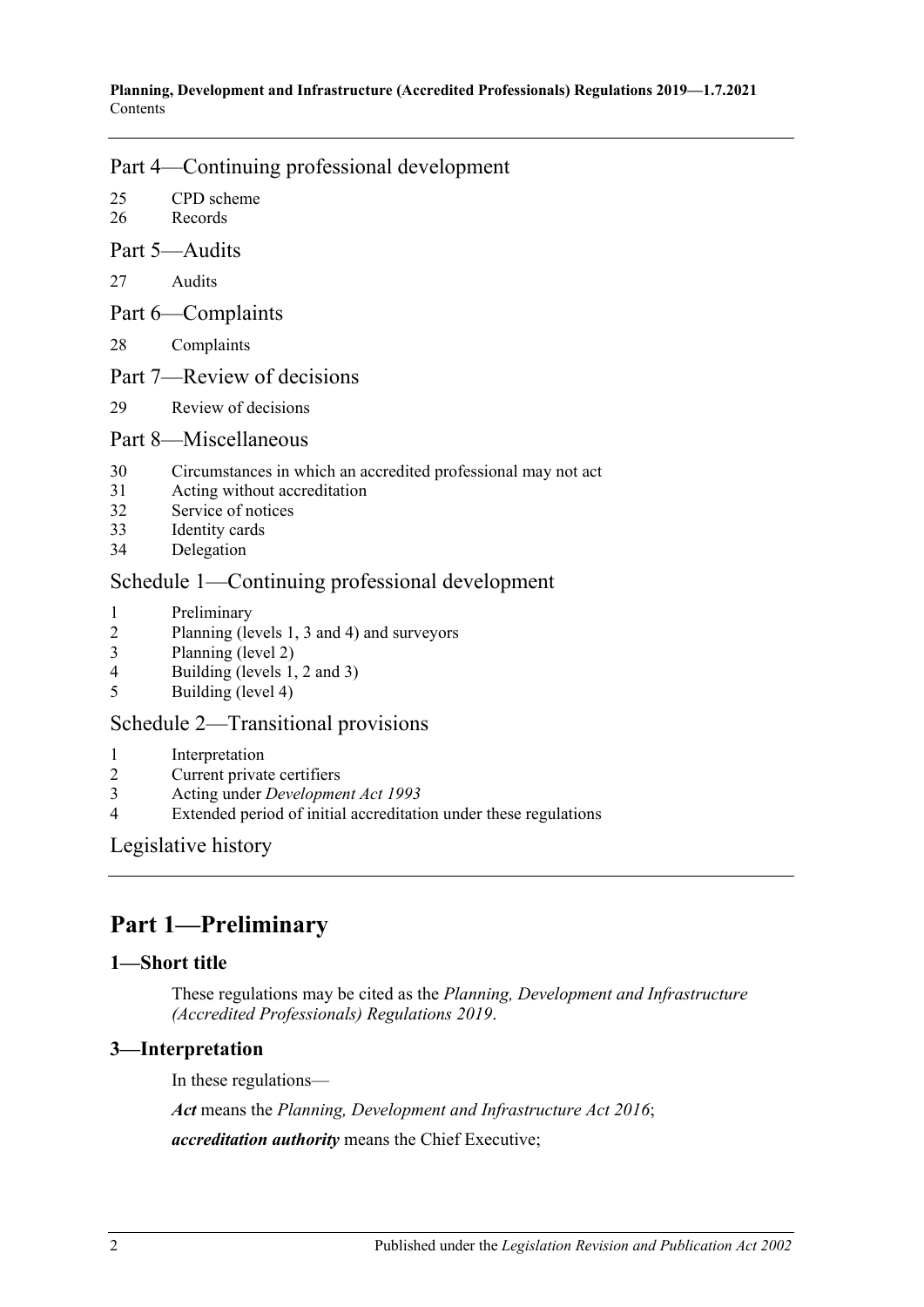*approved form* means a form approved by the Chief Executive and published on the SA planning portal;

*classes of accreditation*—see [regulation](#page-3-3) 5;

*CPD activity* means an activity—

- (a) that is of significant educational, practical or technical content related to the activities of an accredited professional (taking into account the relevant class of accreditation under these regulations); and
- (b) that is conducted by a person qualified by practical or academic experience in the subject covered by the activity; and
- (c) that is relevant to the immediate or long-term professional development needs of an accredited professional who is undertaking the activity; and
- (d) that comprises—
	- (i) attendance at, or presenting material for, a lecture, seminar, conference, workshop, educational program or course; or
	- (ii) viewing or listening to material presented as part of a multi-media, web-based or recorded program; or
	- (iii) preparing material for any lecture, seminar, conference, workshop, educational program or course, or for any multi-media, web-based or recorded program;

*CPD unit* means 1 hour of a CPD activity;

#### *disqualifying event* means—

- (a) a finding of guilt for an offence against the Act or the repealed Act; or
- (b) a finding of guilt for an offence against any regulations under the Act (including these regulations) or the repealed Act; or
- (c) the suspension or cancellation of an accreditation under these regulations, or the suspension or cancellation of a registration under regulation 93A of the *[Development Regulations](http://www.legislation.sa.gov.au/index.aspx?action=legref&type=subordleg&legtitle=Development%20Regulations%202008) 2008*; or
- (d) failing to comply with the requirements of section 15 of the Act; or
- (e) making a false or misleading statement in relation to any matter under the Act or the repealed Act, or any regulations under either Act (including these regulations); or
- (f) contravening or failing to comply with a code of conduct under clause 1(1) of Schedule 3 of the Act;

*prescribed amount of CPD* means the amount of continuing professional development set out in [Schedule](#page-19-1) 1;

*prescribed fee* means a fee prescribed for the purposes of the Act, these regulations or a related set of regulations;

#### *related set of regulations* means—

(a) the *[Planning, Development and Infrastructure \(Fees, Charges and](http://www.legislation.sa.gov.au/index.aspx?action=legref&type=subordleg&legtitle=Planning%20Development%20and%20Infrastructure%20(Fees%20Charges%20and%20Contributions)%20Regulations%202019)  [Contributions\) Regulations](http://www.legislation.sa.gov.au/index.aspx?action=legref&type=subordleg&legtitle=Planning%20Development%20and%20Infrastructure%20(Fees%20Charges%20and%20Contributions)%20Regulations%202019) 2019*; or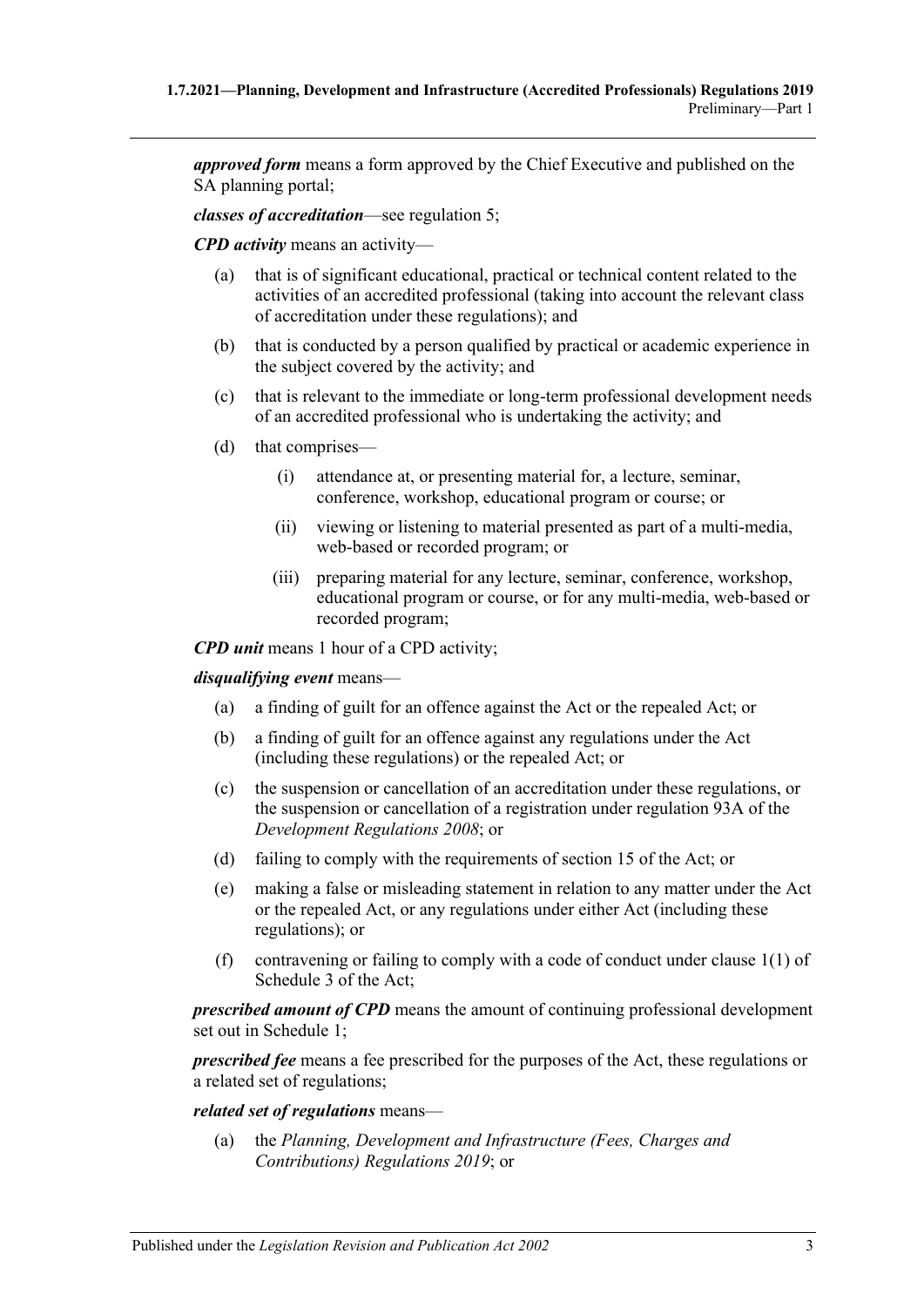(b) the *[Planning, Development and Infrastructure \(General\) Regulations](http://www.legislation.sa.gov.au/index.aspx?action=legref&type=subordleg&legtitle=Planning%20Development%20and%20Infrastructure%20(General)%20Regulations%202017) 2017*;

*relevant CPD period* means the relevant CPD period applying to an accredited professional under [regulation](#page-10-5) 25(2) in a particular case.

# <span id="page-3-0"></span>**4—Administration of scheme**

For the purposes of section 88(2)(d) of the Act, the Chief Executive is responsible for the administration of the accreditation scheme established by these regulations.

# <span id="page-3-1"></span>**Part 2—Classes of accreditation**

# <span id="page-3-2"></span>**Division 1—Classes**

# <span id="page-3-3"></span>**5—Classes**

- (1) The following classes of accreditation are established:
	- (a) Accredited professional—planning level 1;
	- (b) Accredited professional—planning level 2;
	- (c) Accredited professional—planning level 3;
	- (d) Accredited professional—planning level 4;
	- (e) Accredited professional—surveyor;
	- (f) Accredited professional—building level 1;
	- (g) Accredited professional—building level 2;
	- (h) Accredited professional—building level 3;
	- (i) Accredited professional—building level 4.
- <span id="page-3-6"></span>(2) The qualifications, experience and technical skills required for each class of accreditation will be determined by the Chief Executive.
- (3) The Chief Executive—
	- (a) must ensure that the qualifications, experience and technical skills required under [subregulation](#page-3-6) (2) are published on the SA planning portal; and
	- (b) may vary those qualifications, experience and technical skills from time to time; and
	- (c) may approve alternative qualifications, experience or technical skills in an individual case.

# <span id="page-3-4"></span>**Division 2—Authorised functions**

#### <span id="page-3-5"></span>**6—Assessment manager**

An Accredited professional—planning level 1 is authorised to perform, exercise or discharge the following functions, powers or duties:

- (a) acting as a relevant authority—
	- (i) in cases contemplated by the Act; or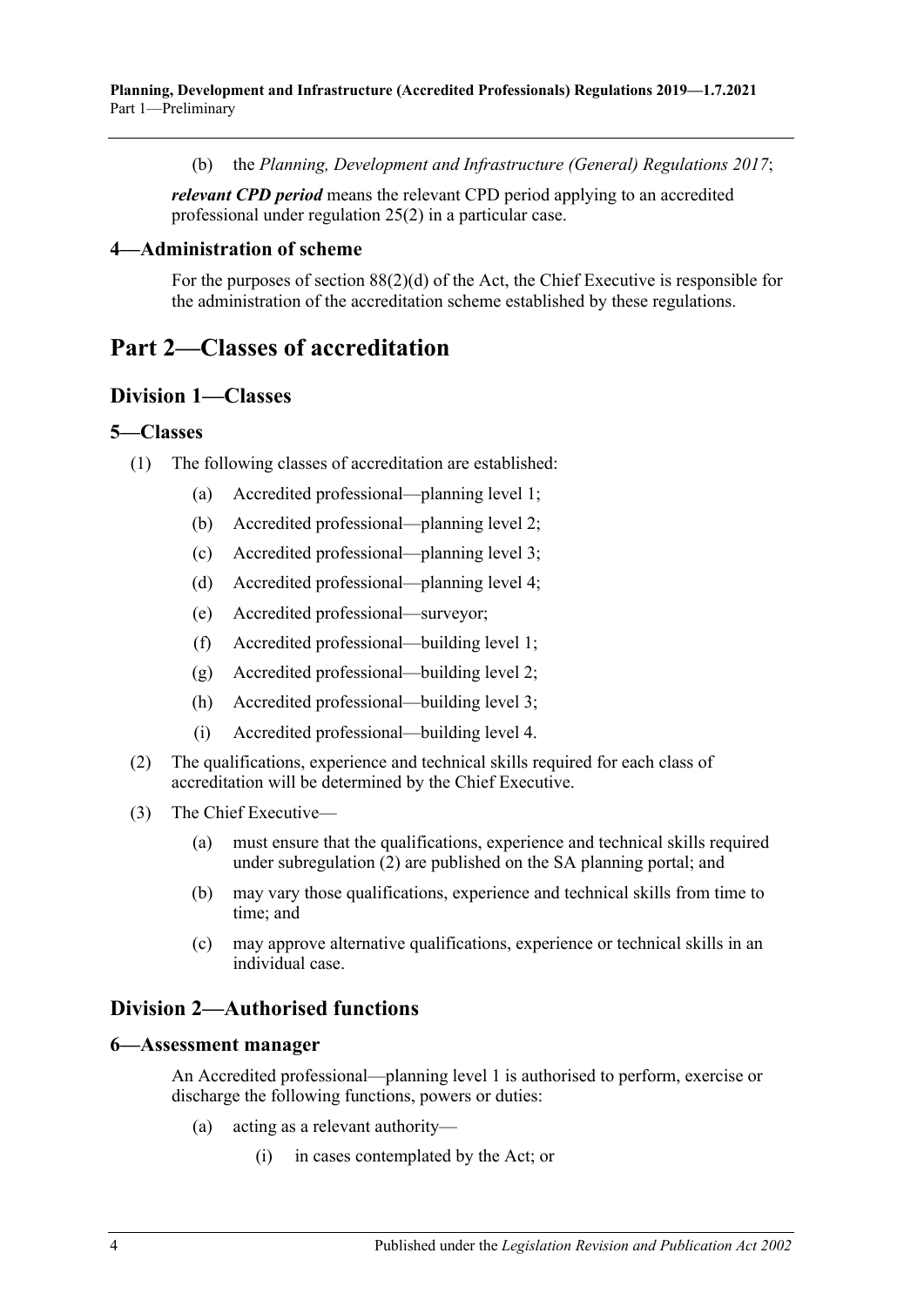- (ii) in cases contemplated by the *[Planning, Development and](http://www.legislation.sa.gov.au/index.aspx?action=legref&type=subordleg&legtitle=Planning%20Development%20and%20Infrastructure%20(General)%20Regulations%202017)  [Infrastructure \(General\) Regulations](http://www.legislation.sa.gov.au/index.aspx?action=legref&type=subordleg&legtitle=Planning%20Development%20and%20Infrastructure%20(General)%20Regulations%202017) 2017*;
- (b) other functions, powers or duties specified in the *[Planning, Development and](http://www.legislation.sa.gov.au/index.aspx?action=legref&type=subordleg&legtitle=Planning%20Development%20and%20Infrastructure%20(General)%20Regulations%202017)  [Infrastructure \(General\) Regulations](http://www.legislation.sa.gov.au/index.aspx?action=legref&type=subordleg&legtitle=Planning%20Development%20and%20Infrastructure%20(General)%20Regulations%202017) 2017* as being capable of being performed, exercised or discharged by an assessment manager.

# <span id="page-4-0"></span>**7—Assessment panel member**

An Accredited professional—planning level 2 is authorised to perform, exercise or discharge the functions, powers or duties relevant to acting as a member of an assessment panel.

# <span id="page-4-1"></span>**8—Accredited professional—planning level 3**

An Accredited professional—planning level 3 is authorised to perform, exercise or discharge the following functions, powers or duties:

- (a) acting as a relevant authority in cases contemplated by the *[Planning,](http://www.legislation.sa.gov.au/index.aspx?action=legref&type=subordleg&legtitle=Planning%20Development%20and%20Infrastructure%20(General)%20Regulations%202017)  [Development and Infrastructure \(General\) Regulations](http://www.legislation.sa.gov.au/index.aspx?action=legref&type=subordleg&legtitle=Planning%20Development%20and%20Infrastructure%20(General)%20Regulations%202017) 2017*;
- (b) other functions, powers or duties specified in the *[Planning, Development and](http://www.legislation.sa.gov.au/index.aspx?action=legref&type=subordleg&legtitle=Planning%20Development%20and%20Infrastructure%20(General)%20Regulations%202017)  [Infrastructure \(General\) Regulations](http://www.legislation.sa.gov.au/index.aspx?action=legref&type=subordleg&legtitle=Planning%20Development%20and%20Infrastructure%20(General)%20Regulations%202017) 2017* as being capable of being performed, exercised or discharged by an Accredited professional—planning level 3.

# <span id="page-4-2"></span>**9—Accredited professional—planning level 4**

An Accredited professional—planning level 4 is authorised to perform, exercise or discharge the following functions, powers or duties:

- (a) acting as a relevant authority in cases contemplated by the *[Planning,](http://www.legislation.sa.gov.au/index.aspx?action=legref&type=subordleg&legtitle=Planning%20Development%20and%20Infrastructure%20(General)%20Regulations%202017)  [Development and Infrastructure \(General\) Regulations](http://www.legislation.sa.gov.au/index.aspx?action=legref&type=subordleg&legtitle=Planning%20Development%20and%20Infrastructure%20(General)%20Regulations%202017) 2017*;
- (b) other functions, powers or duties specified in the *[Planning, Development and](http://www.legislation.sa.gov.au/index.aspx?action=legref&type=subordleg&legtitle=Planning%20Development%20and%20Infrastructure%20(General)%20Regulations%202017)  [Infrastructure \(General\) Regulations](http://www.legislation.sa.gov.au/index.aspx?action=legref&type=subordleg&legtitle=Planning%20Development%20and%20Infrastructure%20(General)%20Regulations%202017) 2017* as being capable of being performed, exercised or discharged by an Accredited professional—planning level 4.

## <span id="page-4-3"></span>**10—Accredited professional—surveyor**

An Accredited professional—surveyor is authorised to perform, exercise or discharge the following functions, powers or duties:

- (a) acting as a relevant authority in cases contemplated by the *[Planning,](http://www.legislation.sa.gov.au/index.aspx?action=legref&type=subordleg&legtitle=Planning%20Development%20and%20Infrastructure%20(General)%20Regulations%202017)  [Development and Infrastructure \(General\) Regulations](http://www.legislation.sa.gov.au/index.aspx?action=legref&type=subordleg&legtitle=Planning%20Development%20and%20Infrastructure%20(General)%20Regulations%202017) 2017*;
- (b) other functions, powers or duties specified in the *[Planning, Development and](http://www.legislation.sa.gov.au/index.aspx?action=legref&type=subordleg&legtitle=Planning%20Development%20and%20Infrastructure%20(General)%20Regulations%202017)  [Infrastructure \(General\) Regulations](http://www.legislation.sa.gov.au/index.aspx?action=legref&type=subordleg&legtitle=Planning%20Development%20and%20Infrastructure%20(General)%20Regulations%202017) 2017* as being capable of being performed, exercised or discharged by an Accredited professional—surveyor.

# <span id="page-4-4"></span>**11—Accredited professional—building level 1**

An Accredited professional—building level 1 is authorised to perform, exercise or discharge the following functions, powers or duties:

- (a) acting as a relevant authority—
	- (i) in cases contemplated by the Act; or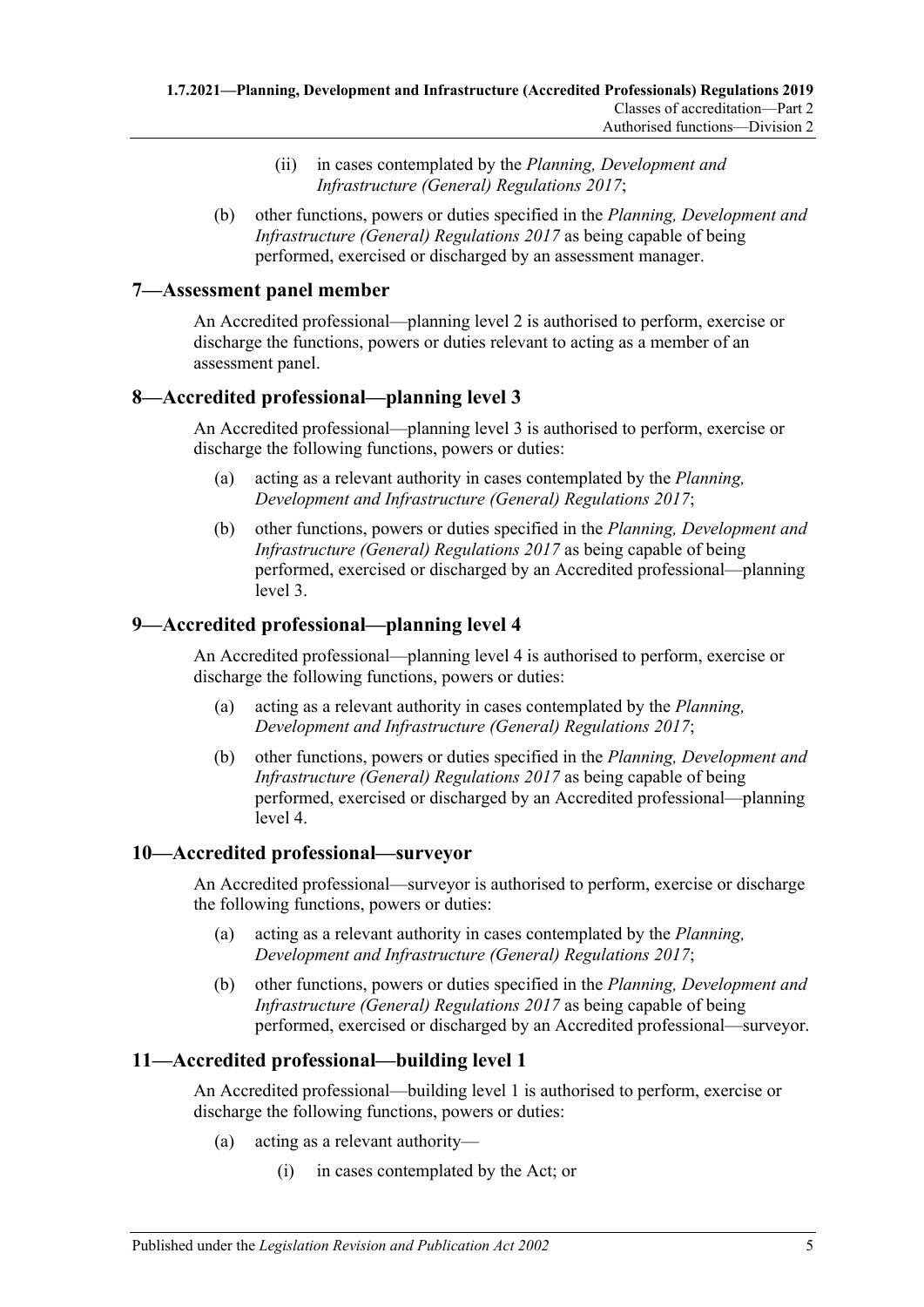- (ii) in cases contemplated by the *[Planning, Development and](http://www.legislation.sa.gov.au/index.aspx?action=legref&type=subordleg&legtitle=Planning%20Development%20and%20Infrastructure%20(General)%20Regulations%202017)  [Infrastructure \(General\) Regulations](http://www.legislation.sa.gov.au/index.aspx?action=legref&type=subordleg&legtitle=Planning%20Development%20and%20Infrastructure%20(General)%20Regulations%202017) 2017*;
- (b) other functions, powers or duties specified in the *[Planning, Development and](http://www.legislation.sa.gov.au/index.aspx?action=legref&type=subordleg&legtitle=Planning%20Development%20and%20Infrastructure%20(General)%20Regulations%202017)  [Infrastructure \(General\) Regulations](http://www.legislation.sa.gov.au/index.aspx?action=legref&type=subordleg&legtitle=Planning%20Development%20and%20Infrastructure%20(General)%20Regulations%202017) 2017* as being capable of being performed, exercised or discharged by an Accredited professional—building level 1.

# <span id="page-5-0"></span>**12—Accredited professional—building level 2**

An Accredited professional—building level 2 is authorised to perform, exercise or discharge the following functions, powers or duties:

- (a) acting as a relevant authority in cases contemplated by the *[Planning,](http://www.legislation.sa.gov.au/index.aspx?action=legref&type=subordleg&legtitle=Planning%20Development%20and%20Infrastructure%20(General)%20Regulations%202017)  [Development and Infrastructure \(General\) Regulations](http://www.legislation.sa.gov.au/index.aspx?action=legref&type=subordleg&legtitle=Planning%20Development%20and%20Infrastructure%20(General)%20Regulations%202017) 2017*;
- (b) other functions, powers or duties specified in the *[Planning, Development and](http://www.legislation.sa.gov.au/index.aspx?action=legref&type=subordleg&legtitle=Planning%20Development%20and%20Infrastructure%20(General)%20Regulations%202017)  [Infrastructure \(General\) Regulations](http://www.legislation.sa.gov.au/index.aspx?action=legref&type=subordleg&legtitle=Planning%20Development%20and%20Infrastructure%20(General)%20Regulations%202017) 2017* as being capable of being performed, exercised or discharged by an Accredited professional—building level 2.

# <span id="page-5-1"></span>**13—Accredited professional—building level 3**

An Accredited professional—building level 3 is authorised to perform, exercise or discharge the following functions, powers or duties:

- (a) acting as a relevant authority in cases contemplated by the *[Planning,](http://www.legislation.sa.gov.au/index.aspx?action=legref&type=subordleg&legtitle=Planning%20Development%20and%20Infrastructure%20(General)%20Regulations%202017)  [Development and Infrastructure \(General\) Regulations](http://www.legislation.sa.gov.au/index.aspx?action=legref&type=subordleg&legtitle=Planning%20Development%20and%20Infrastructure%20(General)%20Regulations%202017) 2017*;
- (b) other functions, powers or duties specified in the *[Planning, Development and](http://www.legislation.sa.gov.au/index.aspx?action=legref&type=subordleg&legtitle=Planning%20Development%20and%20Infrastructure%20(General)%20Regulations%202017)  [Infrastructure \(General\) Regulations](http://www.legislation.sa.gov.au/index.aspx?action=legref&type=subordleg&legtitle=Planning%20Development%20and%20Infrastructure%20(General)%20Regulations%202017) 2017* as being capable of being performed, exercised or discharged by an Accredited professional—building level 3.

## <span id="page-5-2"></span>**14—Accredited professional—building level 4**

An Accredited professional—building level 4 is authorised to perform, exercise or discharge the functions, powers or duties specified in the *[Planning, Development and](http://www.legislation.sa.gov.au/index.aspx?action=legref&type=subordleg&legtitle=Planning%20Development%20and%20Infrastructure%20(General)%20Regulations%202017)  [Infrastructure \(General\) Regulations](http://www.legislation.sa.gov.au/index.aspx?action=legref&type=subordleg&legtitle=Planning%20Development%20and%20Infrastructure%20(General)%20Regulations%202017) 2017* as being capable of being performed, exercised or discharged by an Accredited professional—building level 4.

# <span id="page-5-3"></span>**Part 3—General provisions relating to accreditation**

# <span id="page-5-4"></span>**Division 1—Obtaining accreditation**

## <span id="page-5-5"></span>**15—Application**

- (1) A person may apply to the accreditation authority for accreditation under these regulations.
- (2) The application must—
	- (a) be lodged electronically via the SA planning portal (and in accordance with any relevant requirements applying under Part 4 Division 2 of the Act); and
	- (b) be in the approved form; and
	- (c) specify the class of accreditation to which the application relates; and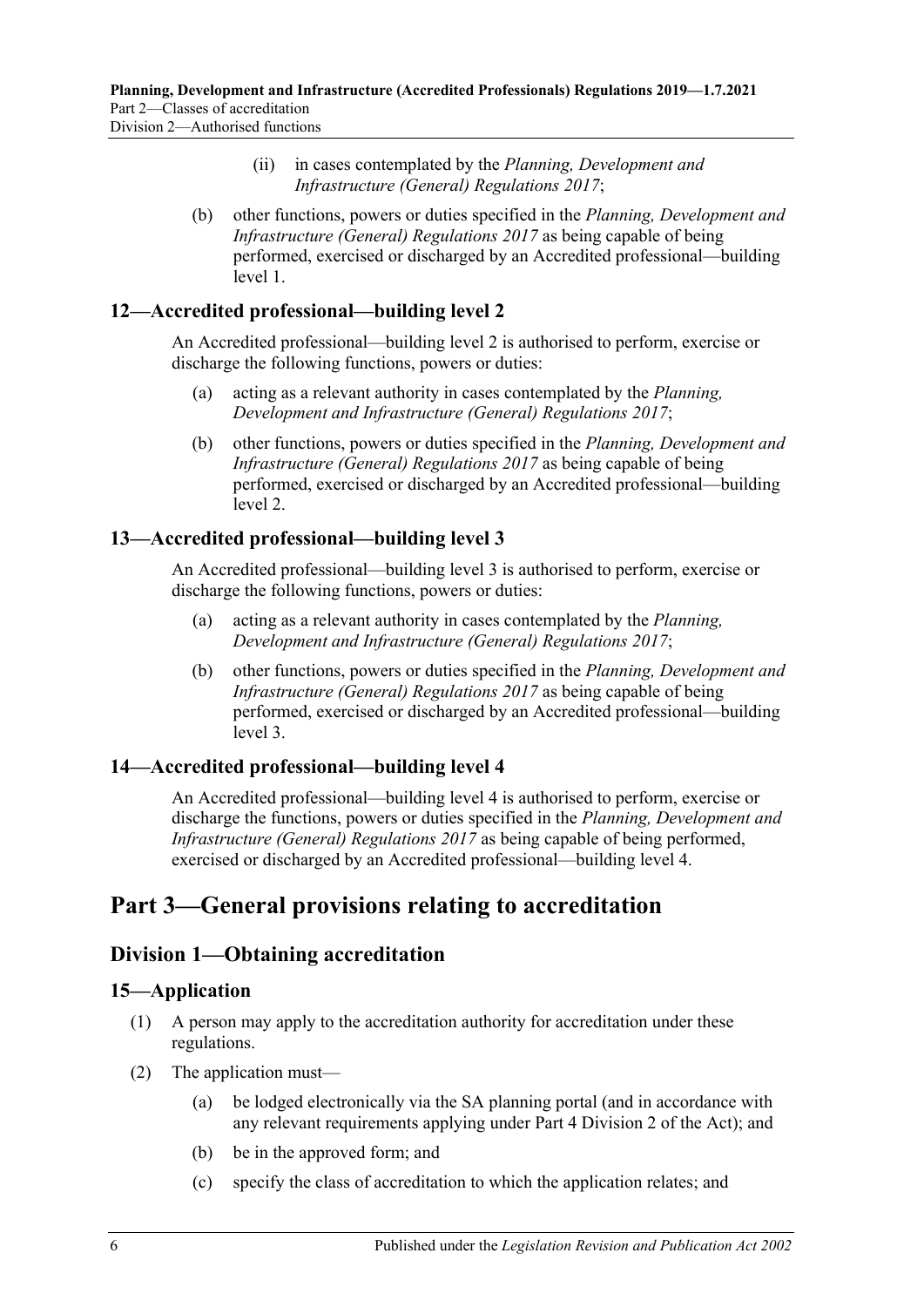- (d) be supported by any information specified in the approved form; and
- (e) be accompanied by the prescribed fee.
- (3) The accreditation authority may request an applicant—
	- (a) to provide such additional documents or information as may be reasonably required to assess the application; and
	- (b) to remedy any defect or deficiency in any application or accompanying document or information required under these regulations.

#### <span id="page-6-0"></span>**16—Consideration of application**

- <span id="page-6-1"></span>(1) In considering an application for accreditation, the accreditation authority must be satisfied that the applicant—
	- (a) has the qualifications, experience and technical skills required under these regulations for the accreditation to which the application relates; and
	- (b) is a fit and proper person to be an accredited professional under the Act.
- <span id="page-6-2"></span>(2) In connection with the operation of [subregulation](#page-6-1)  $(1)(a)$ , the accreditation authority may—
	- (a) accept that a person satisfies the requirements of that subregulation if—
		- (i) the person is a member of a professional association or body that provides an equivalent scheme for the recognition of qualifications, experience and technical skills that is recognised by the Chief Executive for the purposes of this regulation; and
		- (ii) the person's category of membership corresponds, in the opinion of the accreditation authority, to the level of accreditation to which the application relates;
	- (b) take into account the advice of a professional association or body engaged to assist the accreditation authority for the purposes of these regulations.
- <span id="page-6-3"></span>(3) Without limiting [subregulation](#page-6-2) (1)(b), in making an assessment under that subregulation the accreditation authority may take into account whether the applicant has been involved in a disqualifying event.
- (4) After considering an application for accreditation, the accreditation authority may—
	- (a) approve the application and register the applicant as an accredited professional; or
	- (b) refuse the application.
- (5) As soon as practicable after making a decision on an application, the accreditation authority must give notice of the decision to the applicant.
- (6) If the accreditation authority refuses an application, it must include in the notice of the decision—
	- (a) the reasons for the refusal; and
	- (b) the rights of review that the applicant has under these regulations.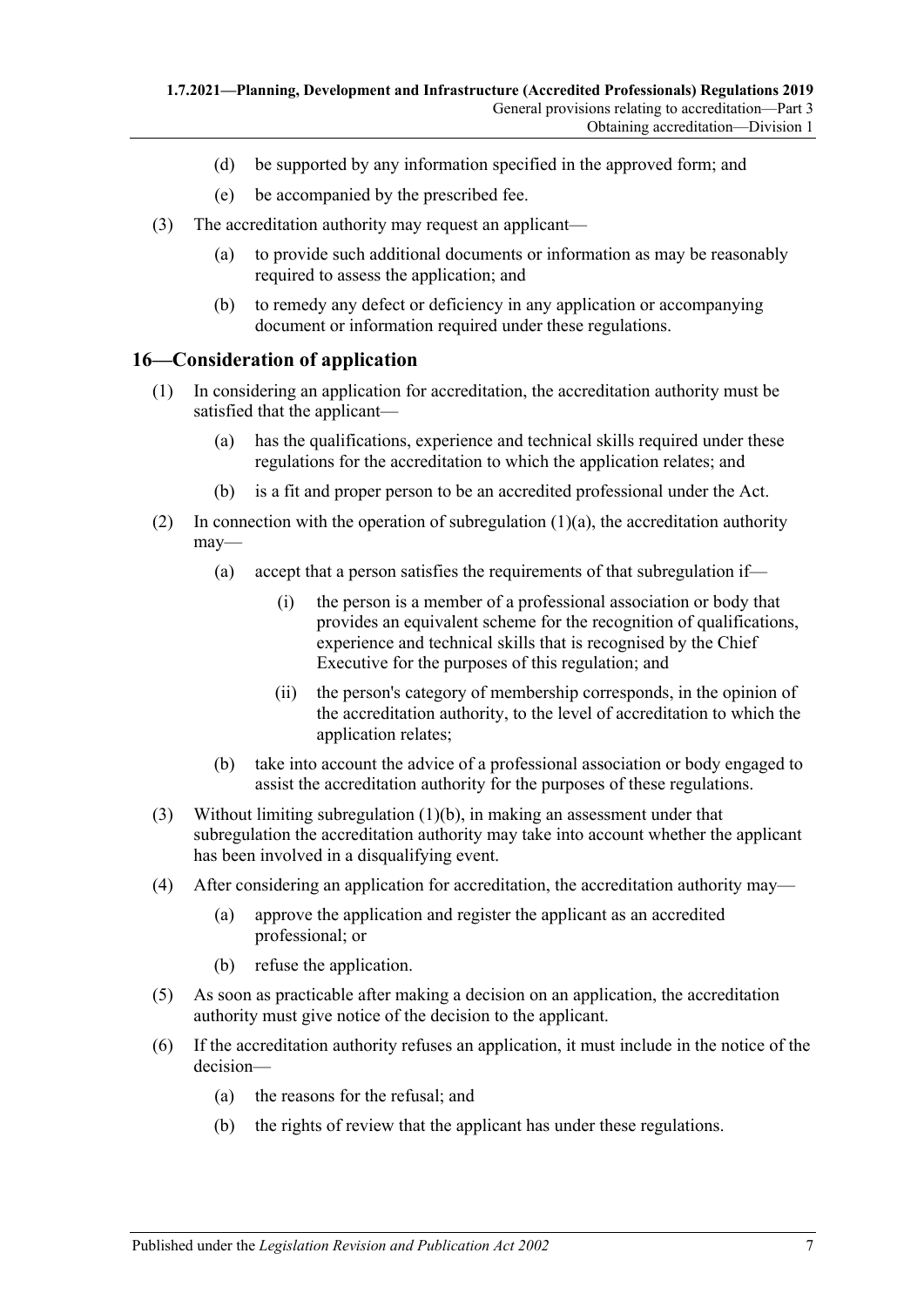(7) In connection with the operation of [subregulation](#page-6-3)  $(2)(b)$ , the Chief Executive must ensure that information about any scheme that is recognised for the purposes of that subregulation is available on the SA planning portal.

# <span id="page-7-0"></span>**17—Conditions**

- <span id="page-7-2"></span>(1) An accreditation will be subject to the following conditions:
	- (a) subject to [subregulation](#page-7-1) (2), that the accredited professional must hold a policy for professional indemnity insurance that is reasonable and adequate taking into account the amount and nature of work undertaken by the accredited professional;
	- (b) any condition that the accreditation authority may impose that limits the scope of the accreditation;
	- (c) any other condition—
		- (i) determined by the accreditation authority in relation to the accreditation; or
		- (ii) otherwise specified or imposed by or under these regulations.
- <span id="page-7-1"></span>(2) [Subregulation](#page-7-2) (1)(a) does not apply to the following accredited professionals if the accredited professional is covered by another form of indemnity scheme or arrangement that is approved by the accreditation authority for the purposes of this subregulation:
	- (a) an Accredited professional—planning level 1;
	- (b) an Accredited professional—planning level 2;
	- (c) an accredited professional who is an employee of the State or a council (when acting within their scope of employment).
- (2a) For the purposes of [subregulation](#page-7-1) (2), an accredited professional will be taken to be covered by an indemnity scheme or other arrangement to the extent—
	- (a) that liability that may arise in respect of the performance, exercise or discharge (or purported performance, exercise or discharge) in good faith of their functions, powers or duties under the Act as a member of an assessment panel, or as an assessment manager, is indemnified by a council or joint planning board (as the case may be); and
	- (b) that the council or joint planning board (as the case may be) is a member of an indemnity scheme or arrangement that is approved by the accreditation authority.
- (3) The accreditation authority may, if the accreditation authority considers it appropriate to do so, vary a condition that applies in relation to a particular accredited professional.
- (4) An accredited professional may, on application to the accreditation authority in the approved form, request the variation of a condition to which the accreditation is subject and the accreditation authority may, as it thinks fit—
	- (a) grant the variation; or
	- (b) refuse to grant the variation.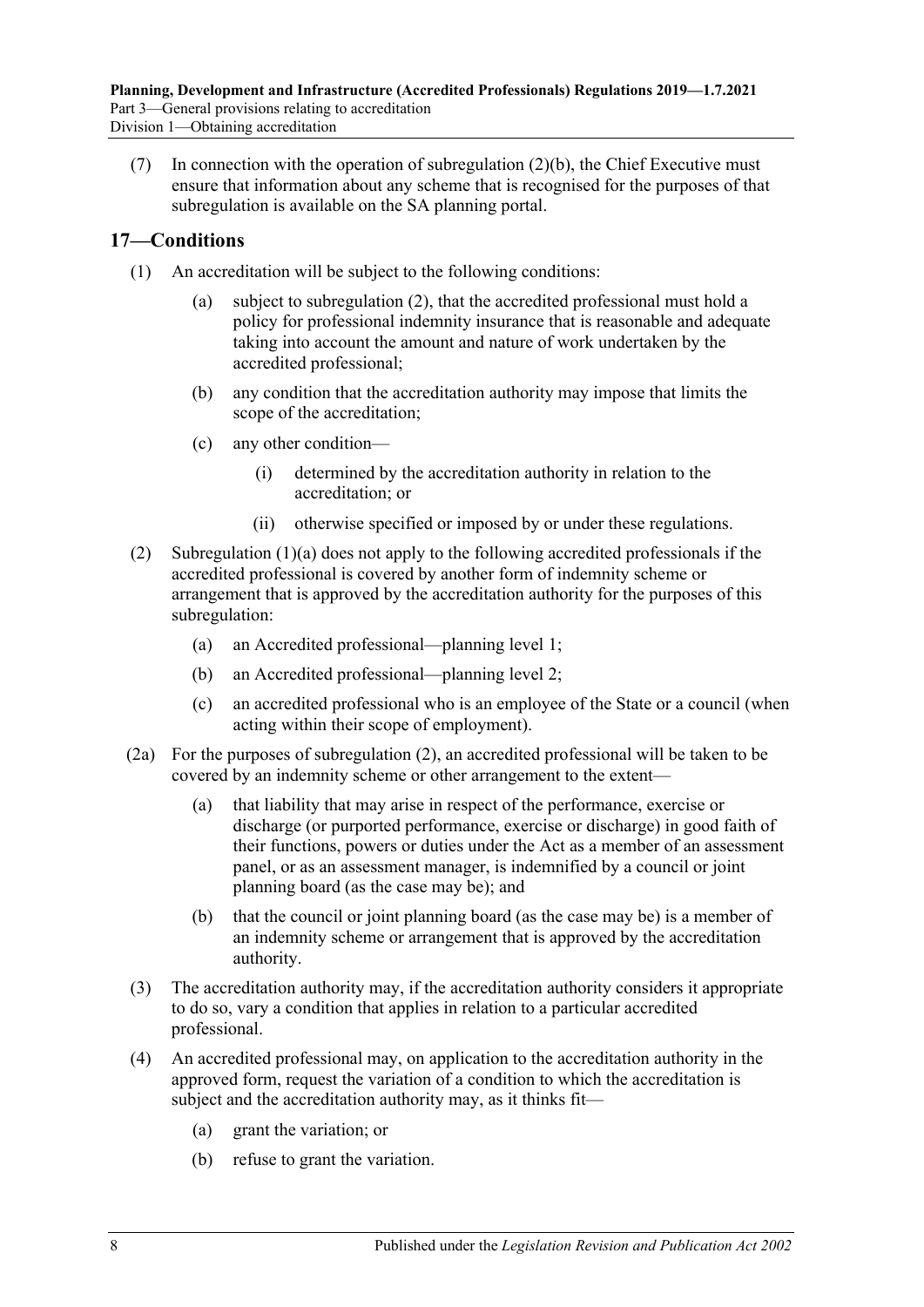- (5) Conditions of an accreditation may be varied by the addition, substitution or deletion of 1 or more conditions.
- (6) A person must not contravene or fail to comply with a condition of an accreditation. Maximum penalty: \$10 000.

## <span id="page-8-0"></span>**18—Duration of accreditation**

An accreditation continues in force (unless sooner surrendered or cancelled) on a year by year basis subject to the operation of [regulation](#page-8-1) 19.

## <span id="page-8-1"></span>**19—Continuation of accreditation**

- (1) A person seeking to remain accredited under these regulations must apply on a yearly basis to the accreditation authority for the continuation of the accreditation under these regulations.
- <span id="page-8-2"></span>(2) An annual application must—
	- (a) be lodged electronically via the SA planning portal (and in accordance with any relevant requirements applying under Part 4 Division 2 of the Act); and
	- (b) be in the approved form; and
	- (c) be supported by any information specified in the approved form; and
	- (d) without limiting [paragraph](#page-8-2) (c), be supported by information specified by the approved form for the purposes of [Part](#page-10-3) 4; and
	- (e) be accompanied by the prescribed fee; and
	- (f) be made at least 28 days before each anniversary of the granting of the accreditation.
- <span id="page-8-4"></span><span id="page-8-3"></span>(3) The accreditation authority may, if the accreditation authority thinks fit, determine a late application for continuation provided that the applicant pays the prescribed fee for late payment.
- (4) If an application for the continuation of an accreditation (being an application under [subregulation](#page-8-3) (2)(f) or [\(3\)\)](#page-8-4) is not decided before the relevant anniversary of the accreditation, the accreditation continues in operation until the application is decided (and, if the accreditation is to continue, the anniversary date continues to apply for future applications).
- (5) The accreditation authority may refuse to consider an application under this regulation if the application is made earlier than 2 months before the relevant anniversary date.
- <span id="page-8-5"></span>(6) An accreditation will cease by force of this regulation (and without the need to comply with [Division](#page-9-1) 2) if—
	- (a) an application is not made or determined in accordance with this regulation; or
	- (b) without limiting [paragraph](#page-8-5) (a), the accredited professional has not completed the prescribed amount of CPD within the relevant CPD period as required under [Part](#page-10-3) 4 and the accreditation authority has not taken action under [regulation](#page-11-1) 25(3) so as to continue the accreditation despite the failure on the part of the accredited professional.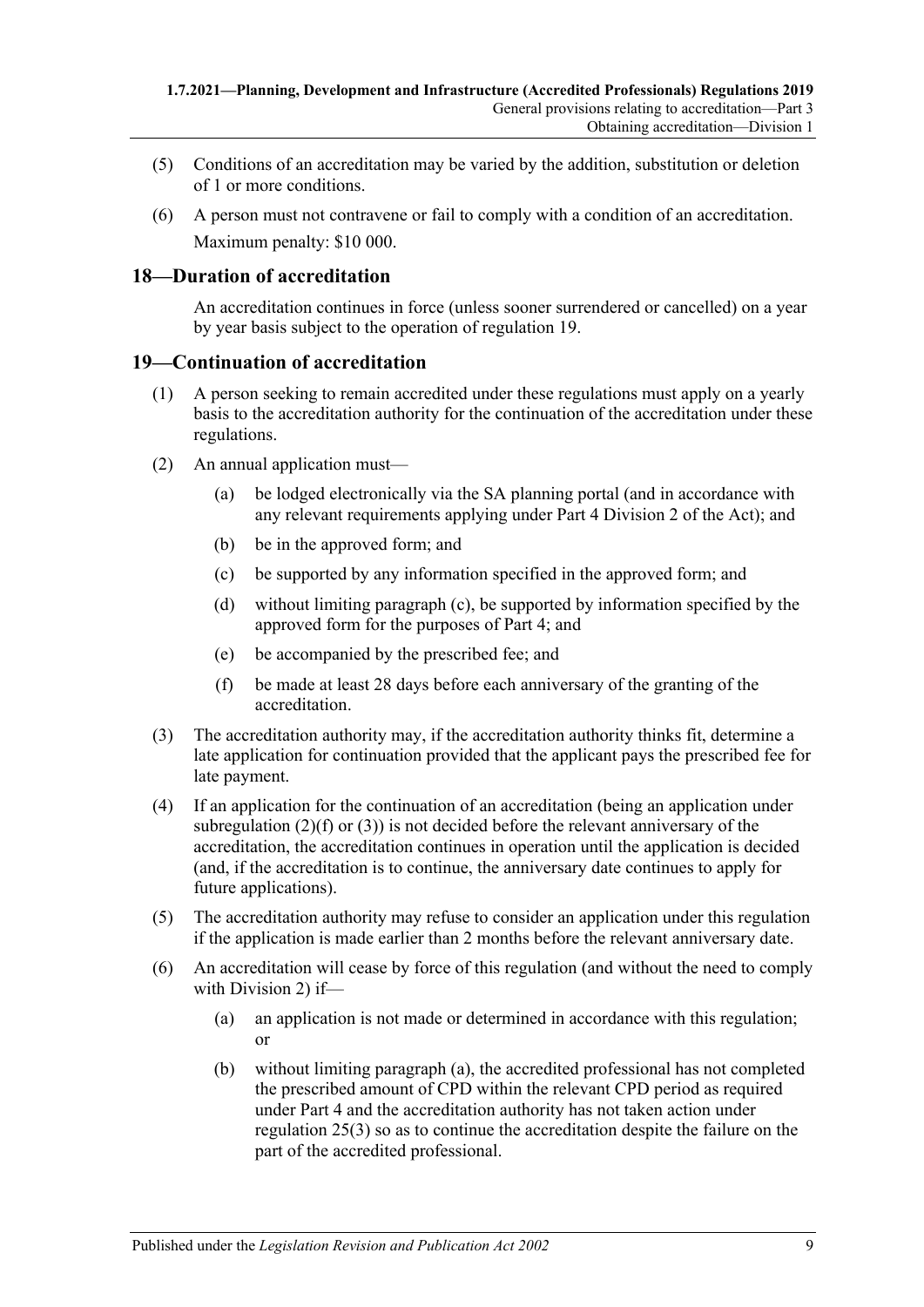### <span id="page-9-0"></span>**20—Surrender**

An accredited professional may, by written notice given to the accreditation authority, surrender an accreditation.

# <span id="page-9-1"></span>**Division 2—Cancellation or suspension of accreditation**

#### <span id="page-9-2"></span>**21—Cancellation or suspension**

- (1) The accreditation authority may cancel or suspend an accreditation if 1 or more of the grounds specified in [subregulation](#page-9-4) (2) applies.
- <span id="page-9-6"></span><span id="page-9-5"></span><span id="page-9-4"></span>(2) The following grounds are specified:
	- (a) events have occurred such that the accredited professional would not be entitled to be granted accreditation if the person were to apply for accreditation;
	- (b) the accredited professional, in the performance, exercise or discharge, or purported performance, exercise or discharge, of a function, power or duty under the Act or any regulations under the Act (including these regulations), failed to comply with a provision of the Act or regulations;
	- (c) without limiting [paragraph](#page-9-5) (b), the accredited professional has failed to comply with a requirement of these regulations;
	- (d) without limiting [paragraph](#page-9-6) (c), the accredited professional has contravened or failed to comply with a condition of the accreditation;
	- (e) the accredited professional has contravened or failed to comply with a relevant code of conduct under clause 1(1)(c) or (d) of Schedule 3 of the Act;
	- (f) the accreditation authority considers that the accredited professional obtained the accreditation improperly or on the basis of false or misleading information;
	- (g) any other ground for the cancellation of the accreditation specified by these regulations; or
	- (h) the accredited professional—
		- (i) is otherwise, in the opinion of the accreditation authority, no longer a fit and proper person or otherwise suitable to hold an accreditation under these regulations; or
		- (ii) has otherwise acted in an unprofessional or inappropriate manner, or failed to professionally discharge a responsibility under the Act.

#### <span id="page-9-3"></span>**22—Notice of proposed cancellation or suspension**

- (1) If the accreditation authority proposes to cancel or suspend an accreditation, the accreditation authority must give the accredited professional notice of the proposal and the accreditation authority's reasons for the proposal.
- (2) The notice must state that within a specified period after the notice is given, the accredited professional may make written representations to the accreditation authority concerning the proposal and the accreditation authority must not give effect to the proposal without considering any representations received within the specified period.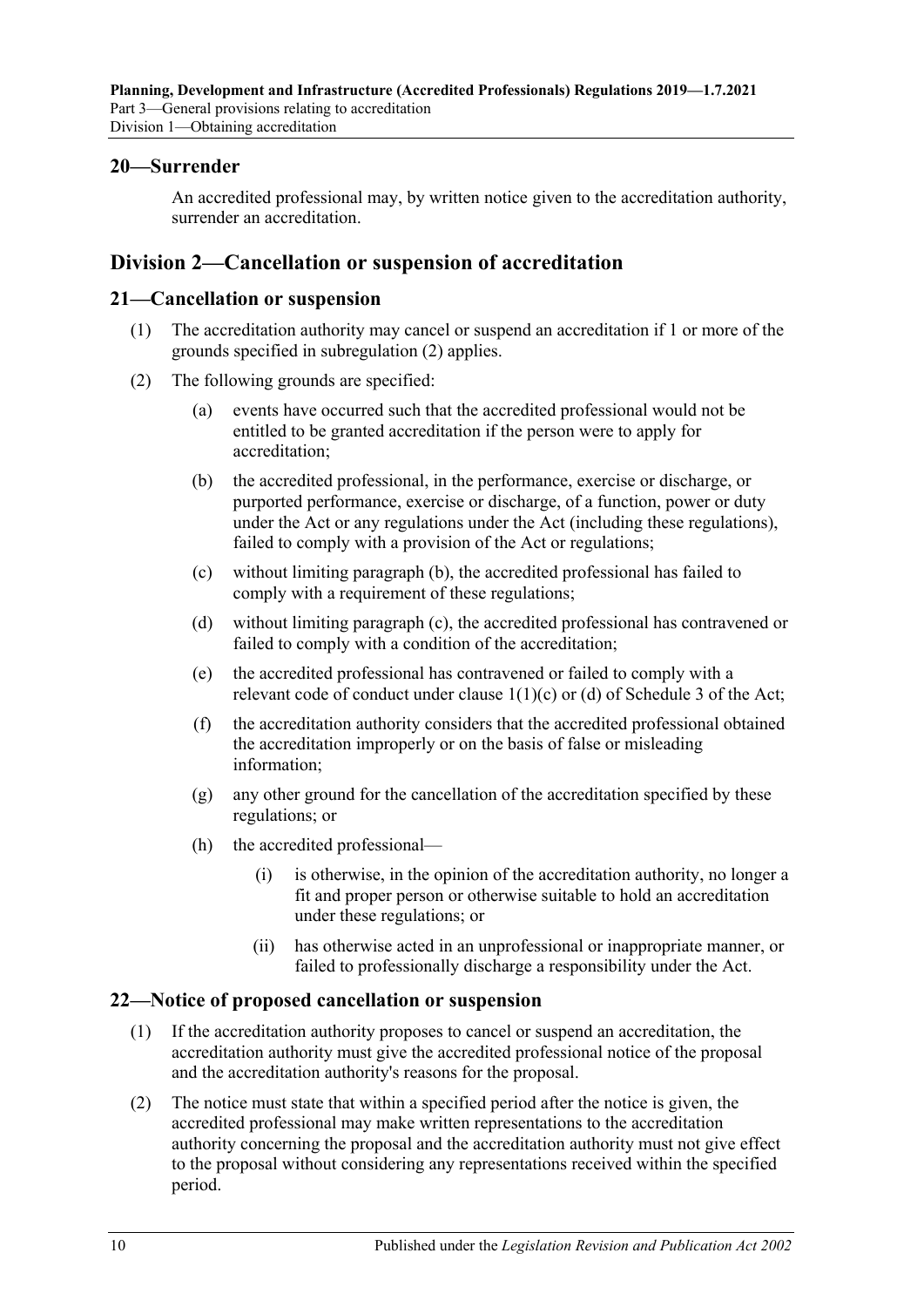## <span id="page-10-0"></span>**23—Effect or period of cancellation or suspension**

- (1) A cancellation may have effect, as specified by the accreditation authority—
	- (a) permanently; or
	- (b) for a specified period; or
	- (c) until the fulfilment of specified conditions; or
	- (d) until further determination of the accreditation authority.
- (2) A suspension may have effect, as specified by the accreditation authority—
	- (a) for a specified period; or
	- (b) until the fulfilment of specified conditions; or
	- (c) until further determination of the accreditation authority.

# <span id="page-10-1"></span>**Division 3—Register of accreditations**

## <span id="page-10-2"></span>**24—Register**

- (1) The accreditation authority must keep a register of accredited professionals.
- (2) The register must include, in relation to each person on the register—
	- (a) the person's full name and nominated contact address; and
	- (b) the qualifications, experience and technical skills for accreditation held by the person; and
	- (c) particulars of any condition of registration or other limitation that specifically relates to the person as an accredited professional.
- (3) The register may include such other information as the accreditation authority thinks fit.
- (4) The accreditation authority must ensure that the register is accessible via the SA planning portal.

# <span id="page-10-3"></span>**Part 4—Continuing professional development**

## <span id="page-10-6"></span><span id="page-10-4"></span>**25—CPD scheme**

- (1) It is a condition of an accreditation under these regulations that the accredited professional will undertake the prescribed amount of Continuing Professional Development (*CPD*).
- <span id="page-10-5"></span>(2) Subject to this regulation, before the accreditation authority grants an application under [regulation](#page-8-1) 19, the accredited professional must first satisfy the accreditation authority that the accredited professional has completed the prescribed amount of CPD in the period of 12 months immediately preceding the date of the application being lodged with the accreditation authority (the *relevant CPD period*).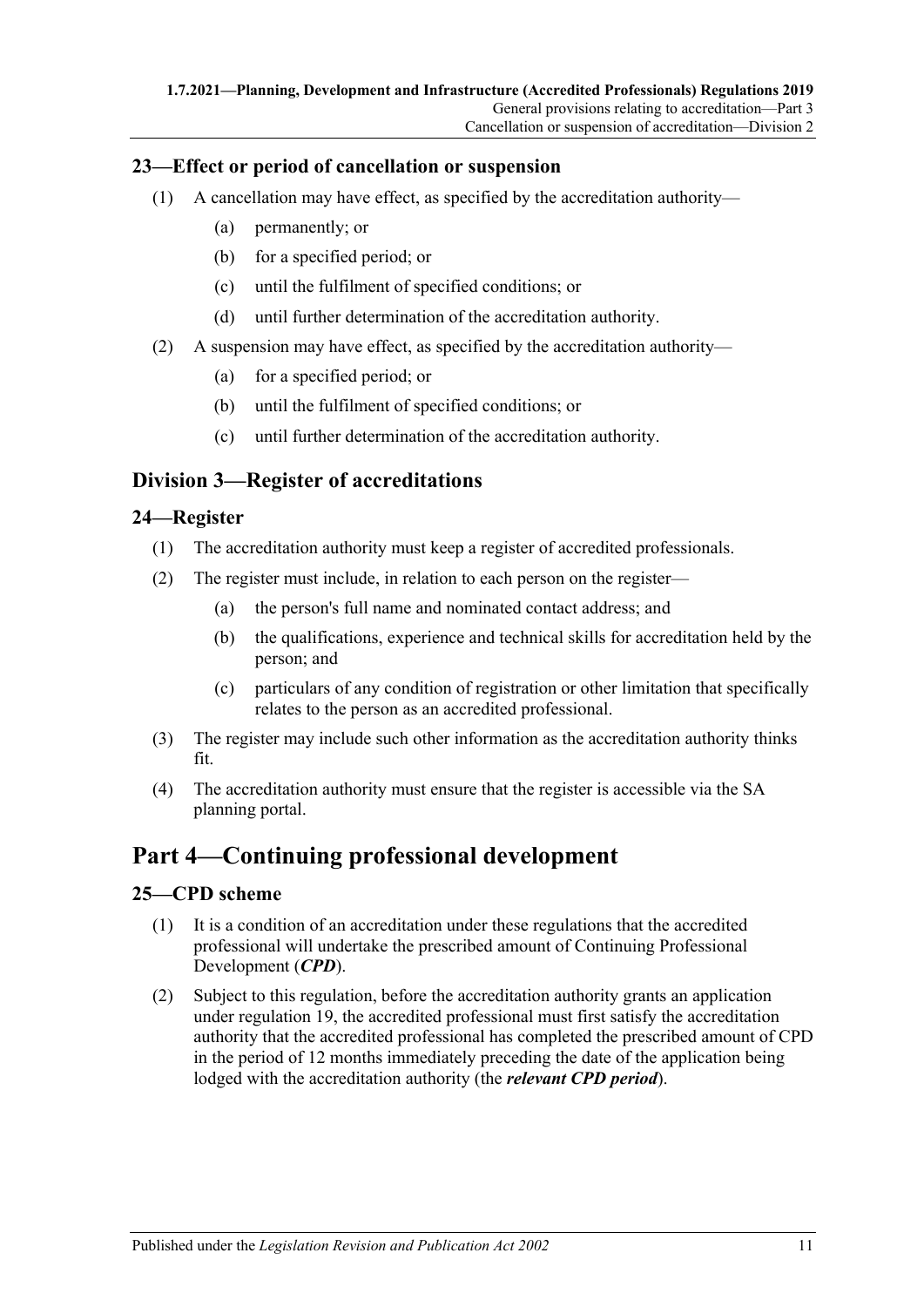- <span id="page-11-1"></span>(3) If an accredited professional who has applied under [regulation](#page-8-1) 19 has not completed the prescribed amount of CPD in respect of the relevant CPD period, the accreditation authority may, on application by the accredited professional under this subregulation, if satisfied that it is reasonable to do so, after taking into account the criteria specified in [subregulation](#page-11-2) (5)—
	- (a) excuse the accredited professional from the requirements of the scheme set out in [subregulations](#page-10-6)  $(1)$  and  $(2)$ ; and
	- (b) if the accreditation authority thinks fit—determine to continue the accreditation subject to a condition or conditions determined to be appropriate by the accreditation authority.
- <span id="page-11-3"></span>(4) Without limiting [subregulation](#page-11-3) (3)(b), a condition of accreditation may limit the functions or powers that the accredited professional may perform or exercise during a period specified in the condition (including as to prohibit the performance or exercise of specified functions or powers that the accredited professional would otherwise be entitled to perform or exercise under the Act or under these or any other regulations under the Act).
- <span id="page-11-2"></span>(5) The following criteria are specified for the purposes of [subregulation](#page-11-1) (3):
	- (a) that the accredited professional has been unable to complete the prescribed amount of CPD because of—
		- (i) being pregnant or taking leave from work due to the birth of a child; or
		- (ii) being seriously ill or severely disabled; or
		- (iii) being required to care for a member of the accredited professional's immediate family for an extended period of time; or
		- (iv) being under severe financial stress;
	- (b) that there are other unavoidable or extenuating circumstances that made it exceptionally difficult for the accredited professional to participate in compulsory professional development over the course of the relevant CPD period, or a substantial part of the relevant CPD period.
- (6) An application by an accredited professional under [subregulation](#page-11-1) (3) must be by way of statutory declaration lodged with the accreditation authority which—
	- (a) sets out the evidence on which the accredited professional relies for the purposes of [subregulations](#page-11-1) (3) and [\(5\);](#page-11-2) and
	- (b) sets out the steps (if any) that the accredited professional intends to take to improve or achieve compliance with the requirements of this Part (and [Schedule](#page-19-1) 1) if the accreditation is continued.

## <span id="page-11-4"></span><span id="page-11-0"></span>**26—Records**

- (1) An accredited professional must, in respect of each CPD period that applies in relation to the accredited professional's accreditation, maintain and retain for 6 years after the end of that CPD period—
	- (a) a written record of CPD activities undertaken and of the CPD units completed; and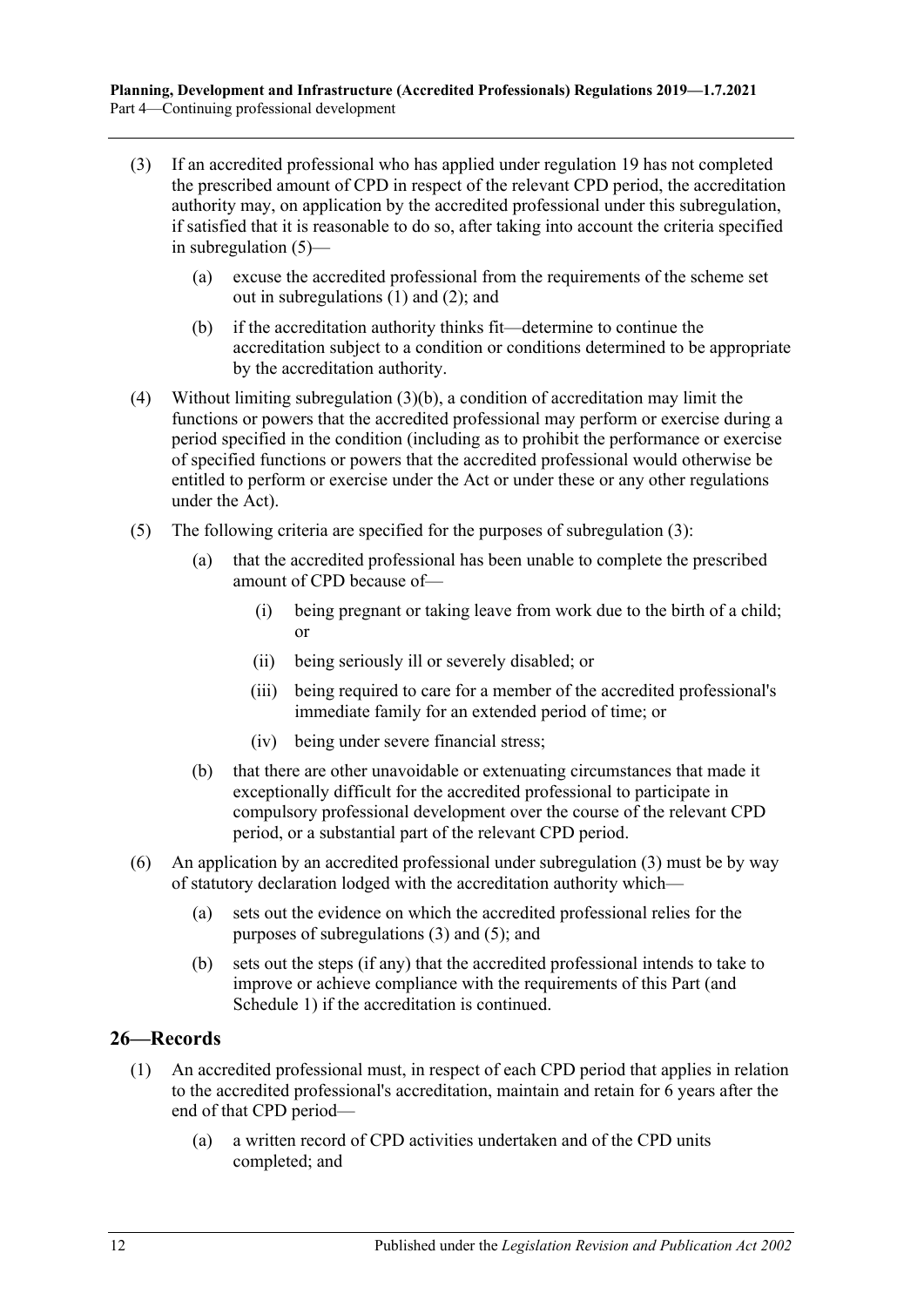- (b) material indicating the nature of each CPD activity; and
- (c) a record of the fact that the accredited professional undertook each such activity.
- (2) An accredited professional must provide the accreditation authority, within 14 days of receipt of a written request from the accreditation authority, information about the accredited professional's compliance with the requirements of this Part (and [Schedule](#page-19-1) 1) compiled and maintained under [subregulation](#page-11-4) (1).
- (3) This regulation does not derogate from the requirements imposed on an accredited professional to provide information about the accredited professional's continuing professional development as part of an application for the continuation of their accreditation.

# <span id="page-12-0"></span>**Part 5—Audits**

## <span id="page-12-1"></span>**27—Audits**

- (1) This regulation does not apply to—
	- (a) an Accredited Professional—planning level 2 in relation to the performance, exercise or discharge of a function, power or duty as a member of an assessment panel; or
	- (b) an accredited professional who is an employee of the State or a council (insofar as they are acting within the scope of their employment).
- <span id="page-12-2"></span>(2) For the purposes of this regulation, a person is a qualified auditor if—
	- (a) the person—
		- (i) satisfies the Chief Executive that they hold appropriate qualifications, experience and technical skills in planning or building assessment or a related discipline; and
		- (ii) holds a current approval issued by the Chief Executive for the purposes of this regulation; or
	- (b) the person is acting under a memorandum of understanding entered into between the Chief Executive and an association or other body in connection with the conduct of audits under this regulation; or
	- (c) the person is an employee of the State and the Chief Executive considers that the person is suitably qualified to act as a qualified auditor under this regulation.
- <span id="page-12-3"></span>(3) An approval under [subregulation](#page-12-3)  $(2)(a)$ , or a memorandum under subregulation  $(2)(b)$ , may relate to—
	- (a) planning assessment audits; or
	- (b) building assessment audits,

(or both) as specified by the Chief Executive.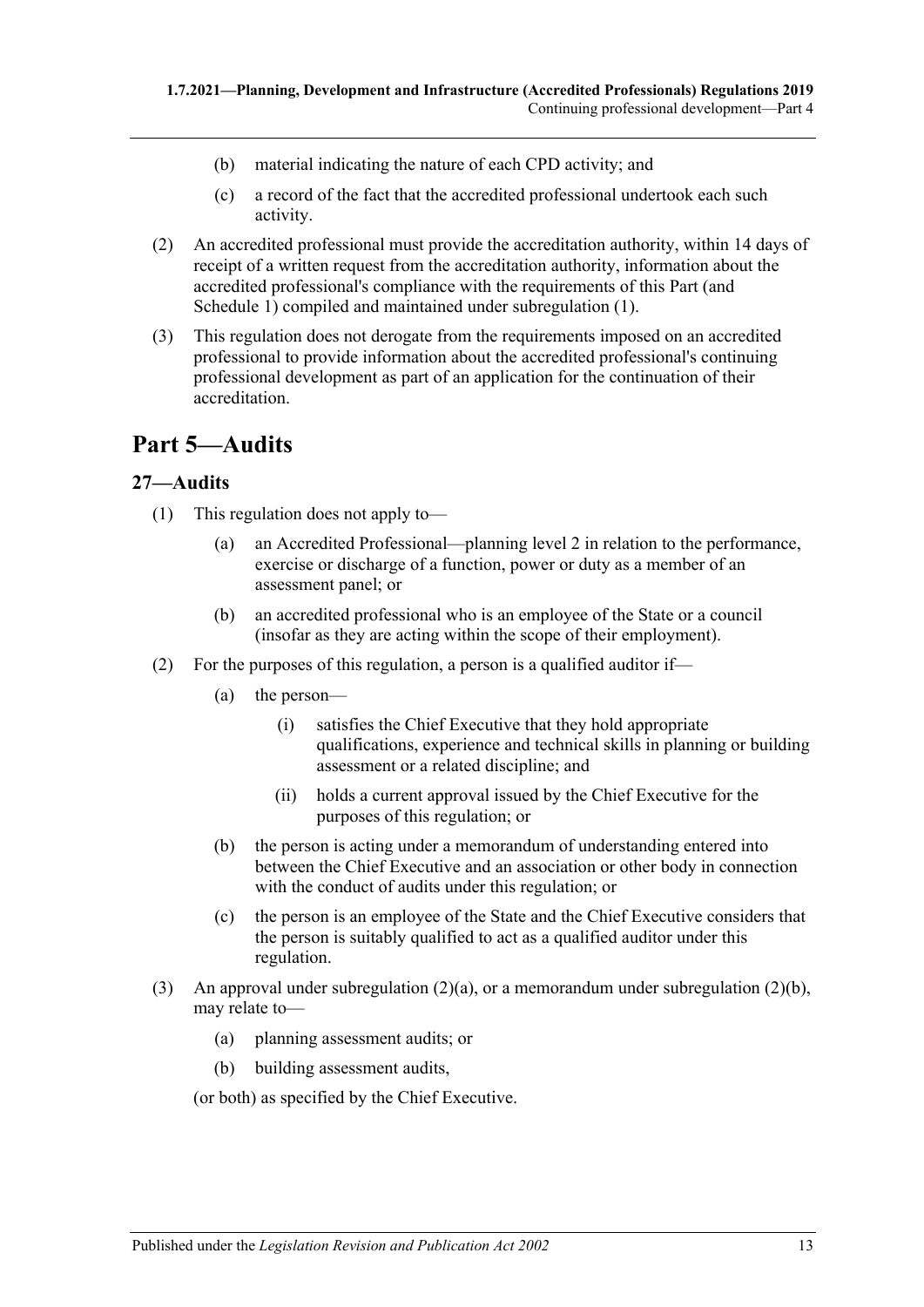- <span id="page-13-0"></span>(4) It is a condition of the accreditation of an accredited professional to which this regulation applies—
	- (a) that they must have their activities in relation to the assessment of development under the Act audited by a qualified auditor in accordance with this regulation (a *periodic audit*); and
	- (b) that they must allow a qualified auditor to audit their activities in relation to the assessment of development under the Act if so directed by the accreditation authority.
- (5) The purposes of an audit are—
	- (a) to check whether the processes and procedures associated with the assessment of development, and the granting of any relevant consents, have been undertaken in accordance with the requirements of the Act, and any relevant regulations under the Act; and
	- (b) to check any other matter determined by the accreditation authority for the purposes of this regulation.
- <span id="page-13-1"></span>(6) The first periodic audit under [subregulation](#page-13-0) (4)(a) must be completed in relation to an accredited professional—
	- (a) if the accredited professional is carrying on business as an accredited professional on the commencement of these regulations—within 5 years after that commencement; or
	- (b) if the accredited professional commences business as an accredited professional after the commencement of these regulations—within 5 years after the date on which the accredited professional commences business.
- <span id="page-13-2"></span>(7) Thereafter, an accredited professional must ensure that a periodic audit is completed at least once in every 5 years.
- (8) An accredited professional must, when applying to continue their accreditation under these regulations, provide, in a manner determined by the accreditation authority, evidence of compliance with this regulation (insofar as may be relevant).
- (9) It will be a ground for the cancellation of the accreditation of an accredited professional if
	- (a) the accredited professional has not complied with [subregulation](#page-13-1)  $(6)$  or  $(7)$ ; or
	- (b) the accreditation authority considers that the accredited professional has not adequately addressed any matter identified by a qualified auditor during the course of an audit under this regulation.
- (10) An audit under this regulation will relate to an antecedent period, not exceeding 5 years, determined to be appropriate by the qualified auditor.
- (11) An audit under this regulation may be conducted by—
	- (a) analysing processes and procedures that have been employed by the accredited professional to ensure compliance with the requirements of the Act and any relevant regulations under the Act; and
	- (b) examining random or selective samples of documents or other records to check on processes and procedures or to ascertain any other relevant matter; and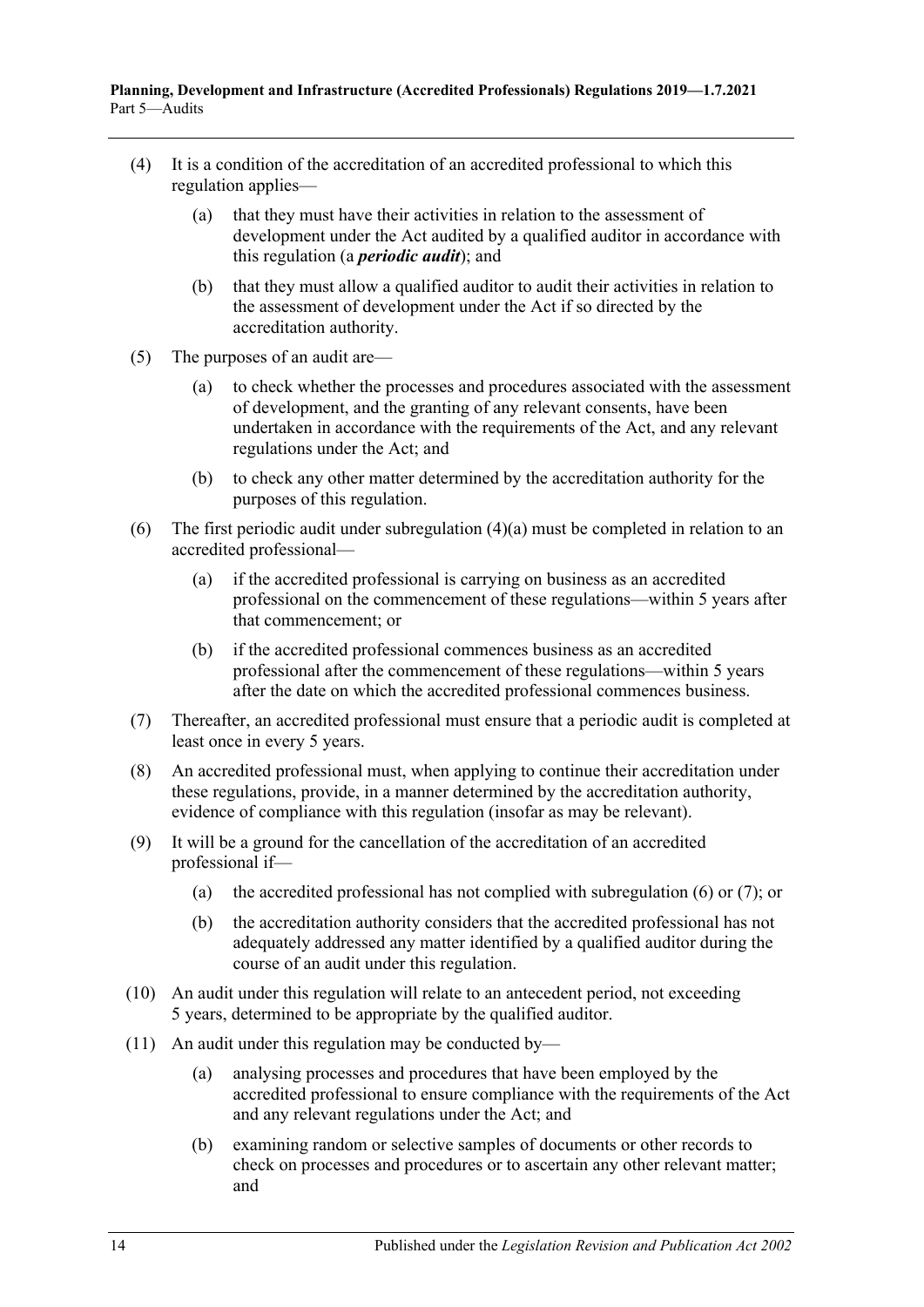- (c) conducting interviews of persons who may be able to provide information relevant to the audit; and
- (d) taking such other steps or making such other inquiries as the qualified auditor thinks fit.
- (12) A qualified auditor must, before finalising a report for the purposes of this regulation, give a copy of the report to the accredited professional to provide a response with a view to correcting any error of fact.
- <span id="page-14-0"></span>(13) A qualified auditor must report to the accreditation authority any contravention or failure on the part of the accredited professional to comply with the requirements of the Act or any regulations under the Act, or any relevant code or other instrument, in a significant respect or to a significant degree in undertaking assessments identified by the auditor during the course of an audit.
- <span id="page-14-1"></span>(14) If a qualified auditor provides a report to the accreditation authority under [subregulation](#page-14-0) (13), the accreditation authority may, after taking such action as the accreditation authority thinks fit—
	- (a) make recommendations to the accredited professional; or
	- (b) give directions to the accredited professional to rectify any matter, or to take any other action, with a view to preventing the recurrence of any act, failure or irregularity; or
	- (c) impose conditions on the accreditation of the accredited professional; or
	- (d) alter the accreditation of the accredited professional to a lower level of accreditation; or
	- (e) take action under these regulations to cancel or suspend the accredited professional's accreditation.
- <span id="page-14-2"></span> $(15)$  If—
	- (a) the accreditation authority makes a recommendation under [subregulation](#page-14-1) (14); and
	- (b) the accreditation authority subsequently considers that the accredited professional has not, within a period specified by the accreditation authority, taken appropriate action in view of the recommendation,

the accreditation authority may, after consultation with the accredited professional, give directions to the accredited professional.

- $(16)$  If—
	- (a) the accreditation authority gives a direction under [subregulation](#page-14-1) (14) or [\(15\);](#page-14-2) and
	- (b) the accreditation authority subsequently considers that the accredited professional has not, within a period specified by the accreditation authority, taken appropriate action to comply with the direction,

the accreditation authority may take action under these regulations to cancel or suspend the accredited professional's accreditation.

(17) Nothing in this regulation limits or affects any other provision made by or under these regulations with respect to the accreditation of an accredited professional.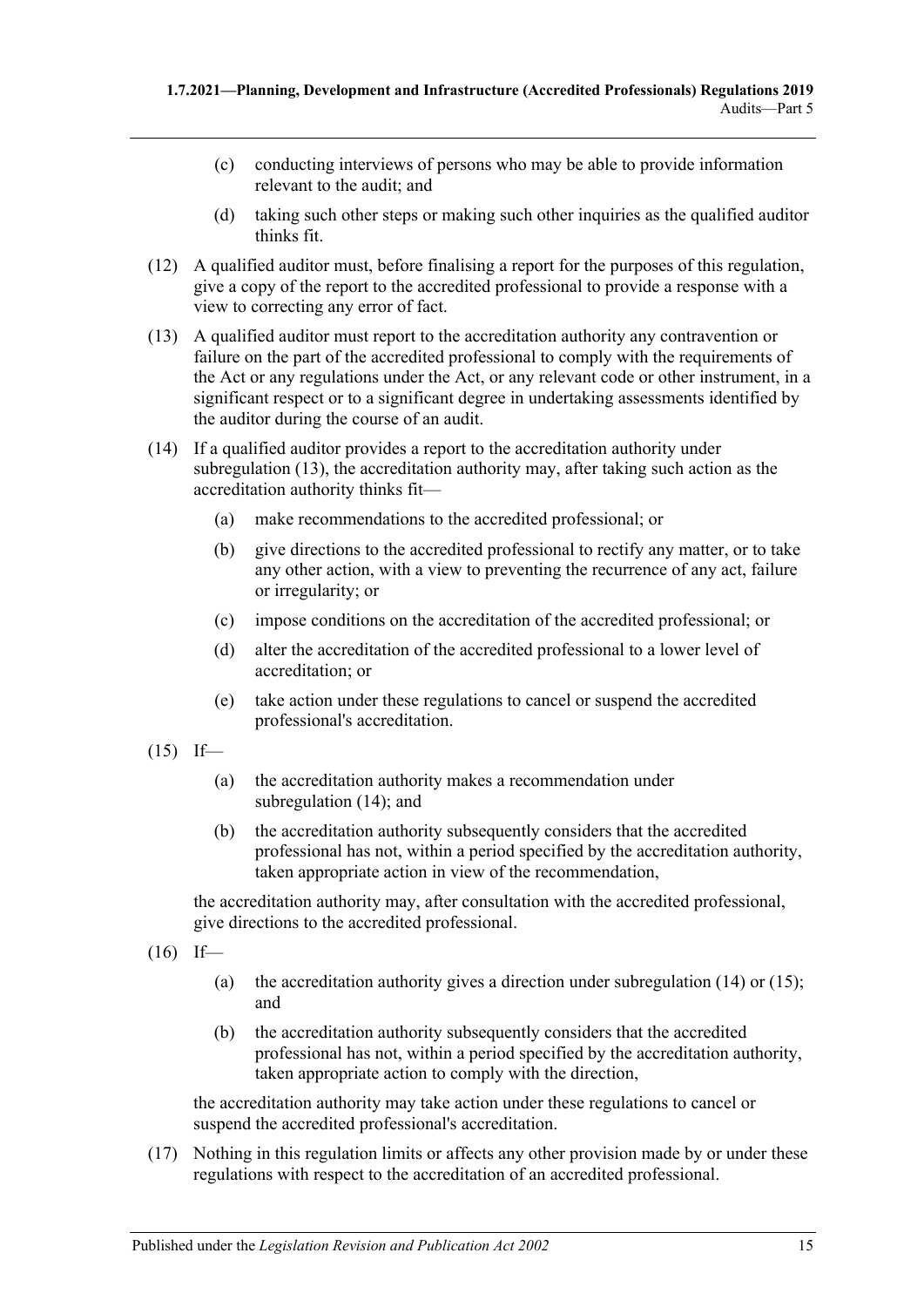# <span id="page-15-0"></span>**Part 6—Complaints**

### <span id="page-15-1"></span>**28—Complaints**

(1) In this regulation—

*code of conduct* means the code of conduct to be observed by accredited professionals adopted by the Minister under clause  $1(1)(d)$  of Schedule 3 of the Act.

- <span id="page-15-2"></span>(2) A person may make a complaint to the accreditation authority about an accredited professional if the person believes—
	- (a) that the accredited professional has failed to comply with, or acted in contravention of, the Act or any regulations under the Act (including these regulations) with respect to any matter associated with any assessment, decision, permission, consent, approval, authorisation, certificate or process that relates to any development (or proposed development); or
	- (b) without limiting [paragraph](#page-15-2) (a), that the accredited professional has acted in a manner that constitutes an offence under section 91 of the Act; or
	- (c) that the accredited professional has acted in contravention of the code of conduct.
- (3) A complaint must—
	- (a) be made in the approved form; and
	- (b) contain particulars of the allegation on which the complaint is based; and
	- (c) be verified by statutory declaration.
- (4) Except with the approval of the accreditation authority, a complaint must not be lodged with the accreditation authority more than 12 months after the day on which the complainant first had notice of the matters alleged in the complaint.
- (5) The accreditation authority may require the complainant to give further particulars of the complaint (verified, if the accreditation authority so requires, by statutory declaration).
- <span id="page-15-3"></span>(6) The accreditation authority may refuse to investigate a complaint or, having accepted a complaint for investigation, may refuse to proceed further, if it appears to the accreditation authority—
	- (a) that the complainant does not have a sufficient interest in the matter to which the complaint relates; or
	- (b) that the matter raised by the complaint is trivial; or
	- (c) that the complaint is frivolous or vexatious or is not made in good faith; or
	- (d) that it would be more appropriate for proceedings to be initiated in a court or tribunal constituted by law, or for the matter to be handled by another authority; or
	- (e) that there is some other good reason not to proceed (or further proceed) with the matter under this regulation.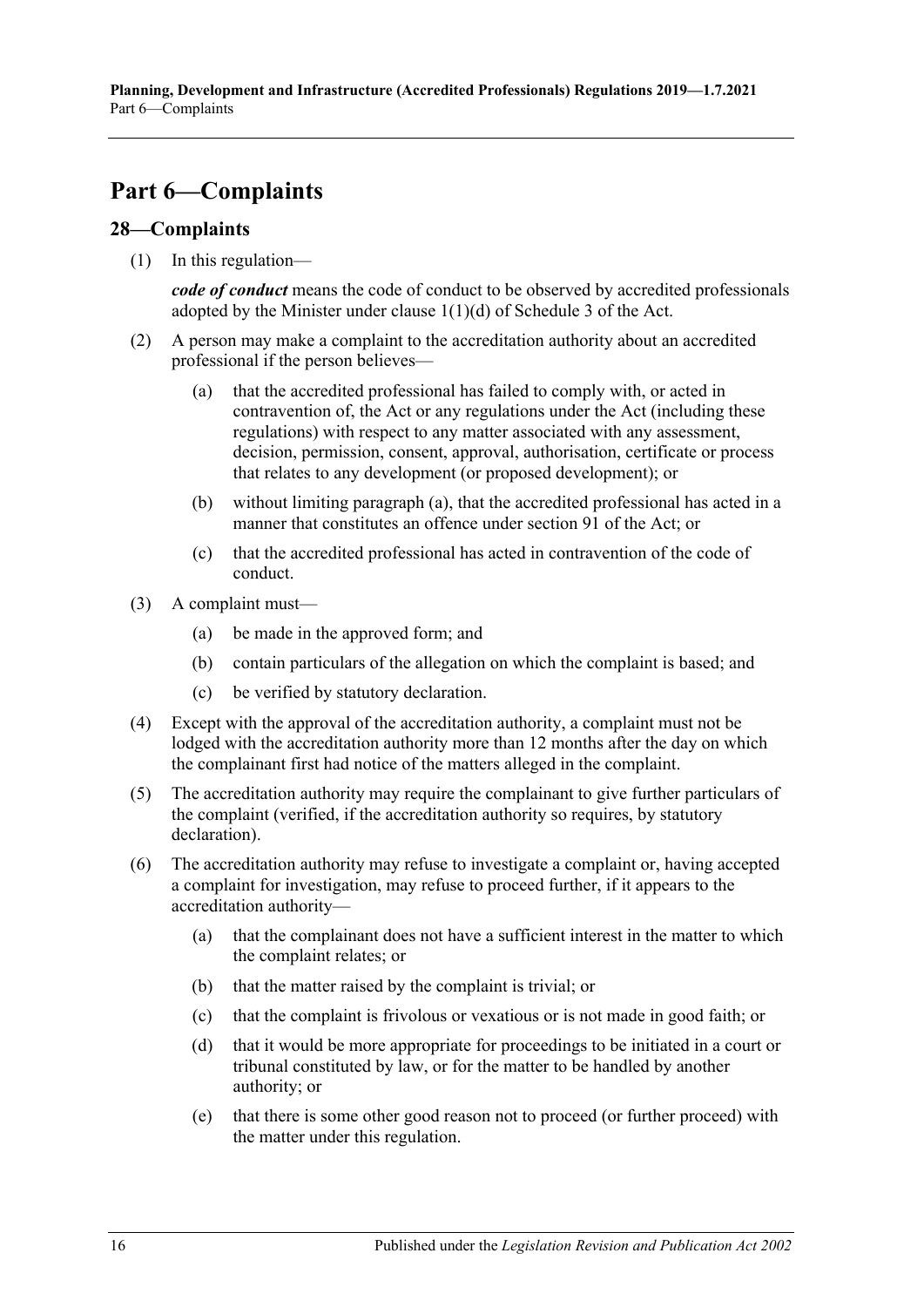- (7) If an accreditation authority has given an accredited professional notice of a complaint and then decides not to proceed (or further proceed) with the complaint under [subregulation](#page-15-3) (6), the accreditation authority must ensure that the accredited professional is given notice of that decision.
- (8) The accreditation authority may appoint a person to investigate the complaint.
- (9) If the accreditation authority appoints an investigator—
	- (a) the accreditation authority must inform the accredited professional to whom the complaint relates of the appointment of the investigator and furnish formal notification of the nature of the complaint; and
	- (b) the investigator must conduct an investigation into the complaint as soon as practicable after the appointment has been made; and
	- (c) the investigator must give the accredited professional a reasonable opportunity to make representations to the investigator about the complaint; and
	- (d) the investigator may require the accredited professional to provide to the investigator any document or other information relevant to the investigation of the complaint (verified, if the investigator so requires, by statutory declaration); and
	- (e) the investigator—
		- (i) must otherwise comply with the rules of natural justice; and
		- (ii) subject to [subparagraph](#page-16-0) (i), may conduct the investigation in such a manner as the investigator thinks fit (including by undertaking such other consultations and undertaking such other inquiries as the investigator thinks fit).
- <span id="page-16-0"></span>(10) If during an investigation the investigator is satisfied that there is a matter about which another complaint could have been made against the accredited professional, the investigator may, after consultation with the accreditation authority, deal with the matter as if a complaint had been made about the matter.
- <span id="page-16-1"></span>(11) The investigator—
	- (a) may report to the accreditation authority at any stage of the investigation; and
	- (b) must report to the accreditation authority at the conclusion of the investigation.
- (12) The accreditation authority must provide the person to whom the complaint relates with a copy of a report presented under [subregulation](#page-16-1) (11)(b) (and the accreditation authority may, if the accreditation authority thinks fit, invite a response from the person).
- <span id="page-16-2"></span>(13) The accreditation authority may, on the receipt of a report under [subregulation](#page-16-1) (11)(b), or at the conclusion of any process that the accreditation authority has adopted in the alternative—
	- (a) decide to take no further action on the complaint; or
	- (b) undertake any consultation or further inquiry as the accreditation authority thinks fit; or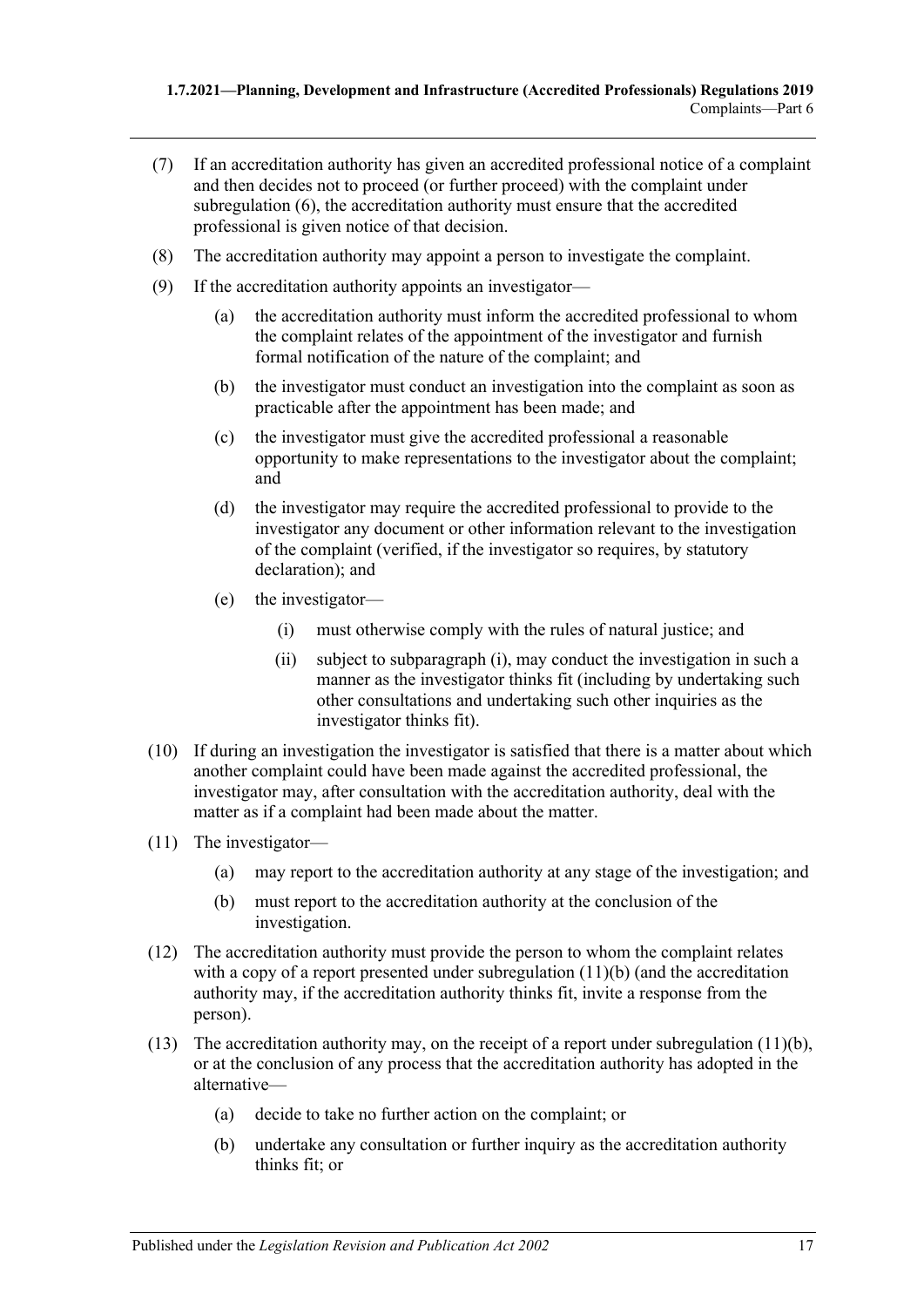- (c) caution or reprimand the accredited professional; or
- (d) make recommendations to the accredited professional; or
- (e) impose conditions on the accreditation of the accredited professional; or
- (f) alter the accreditation of the accredited professional to a lower level of accreditation; or
- (g) take action under these regulations to cancel or suspend the accredited professional's accreditation; or
- (h) take such other action as the accreditation authority thinks fit.
- (14) The accreditation authority must inform the complainant of the outcome of a complaint under [subregulation](#page-16-2) (13).
- (15) Nothing in this regulation limits or restricts any other action or proceeding that may be taken against or in relation to an accredited professional.

# <span id="page-17-0"></span>**Part 7—Review of decisions**

#### <span id="page-17-1"></span>**29—Review of decisions**

(1) In this regulation—

*person affected* means—

- (a) in relation to a reviewable decision about an application for accreditation, the applicant; or
- (b) in relation to any other reviewable decision, the accredited professional whose accreditation is affected by the decision;

*reviewable decision* means a decision of the accreditation authority under these regulations—

- (a) to refuse to grant an accreditation; or
- (b) to impose a condition on an accreditation, to vary a condition of an accreditation, or to refuse an application to vary a condition of an accreditation; or
- (c) to refuse to continue an accreditation; or
- (d) to alter the accreditation of an accredited professional to a lower level of accreditation; or
- (e) to cancel or suspend an accreditation;

*SACAT* means the South Australian Civil and Administrative Tribunal.

- (2) A person affected by a reviewable decision may apply to SACAT for a review of the decision.
- (3) An application for review may be made to SACAT within 28 days after the making of the relevant decision (or such longer period as SACAT may allow).
- (4) SACAT is vested with jurisdiction to review a reviewable decision.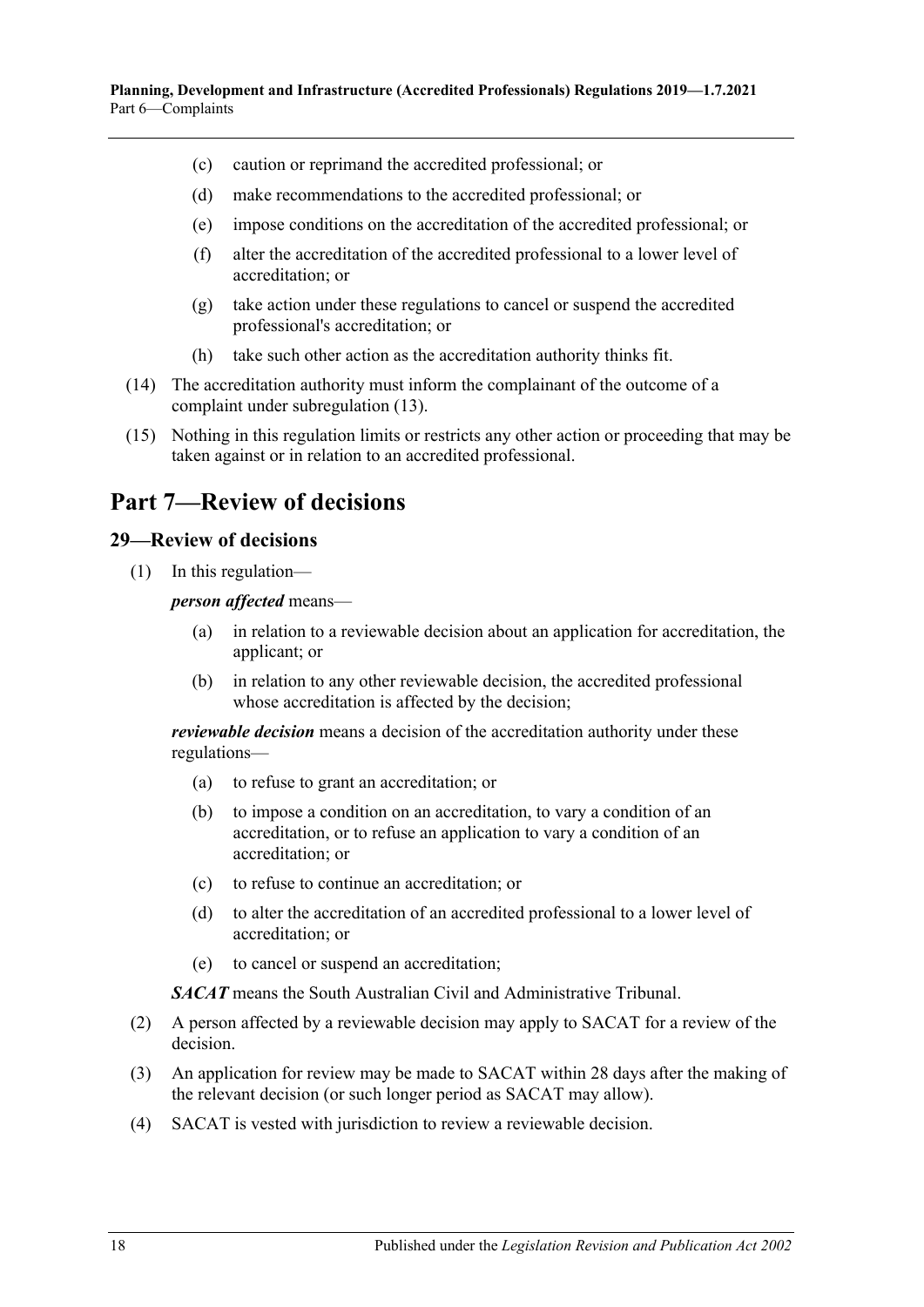# <span id="page-18-0"></span>**Part 8—Miscellaneous**

# <span id="page-18-7"></span><span id="page-18-1"></span>**30—Circumstances in which an accredited professional may not act**

- <span id="page-18-5"></span>(1) An accredited professional must not perform any function of an accredited professional in relation to a development—
	- (a) if the accredited professional has been involved in any aspect of the planning or design of the development (other than through the provision of preliminary advice of a routine or general nature); or
	- (b) if the accredited professional has a direct or indirect pecuniary interest in any aspect of the development or any body associated with any aspect of the development; or
	- (c) if the accredited professional is employed by any person or body associated with any aspect of the development.
- <span id="page-18-6"></span>(2) [Subregulation](#page-18-5) (1)(b) and [\(c\)](#page-18-6) do not apply to an officer or employee of the Crown (when acting in their capacity as such).
- (3) A person who contravenes [subregulation](#page-18-7) (1) is guilty of an offence. Maximum penalty: \$10 000.

# <span id="page-18-2"></span>**31—Acting without accreditation**

A person must not purportedly act as an accredited professional unless the person holds an accreditation under these regulations.

Maximum penalty: \$10 000.

## <span id="page-18-3"></span>**32—Service of notices**

A document or notice that must be given or served on a person by the accreditation authority under these regulations may be given, served or provided as follows:

- (a) by personal service on the person;
- (b) by leaving it for the person at the person's usual or last known place of residence or business—
	- (i) with a person apparently over the age of 16 years; or
	- (ii) by placing it in a letter box, or in a conspicuous place; or
- (c) by posting it in an envelope addressed to the person at the person's usual or last known place of residence or business; or
- (d) by sending it by using an email address known to be used by the person (in which case the document or notice will be taken to have been given or served at the time of transmission).

# <span id="page-18-4"></span>**33—Identity cards**

- (1) The accreditation authority may issue an identity card to an accredited professional—
	- (a) containing a photograph of the accredited professional; and
	- (b) setting out the powers of the accredited professional in such manner as the accreditation authority thinks fit.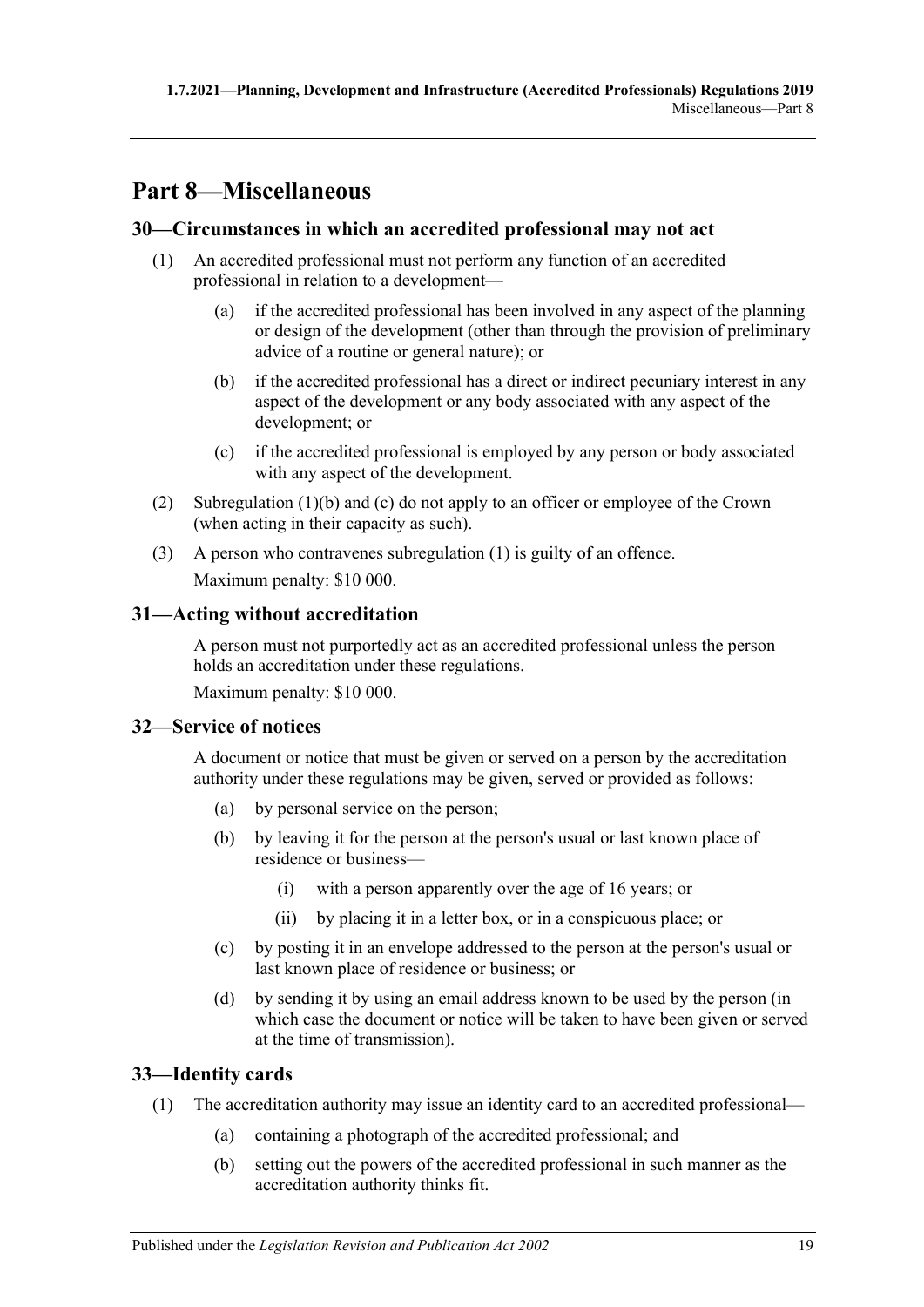(2) If a person who has been issued with an identity card ceases to be an accredited professional, the person must return the identity card to the accreditation authority within 5 business days after the accreditation comes to an end. Maximum penalty: \$1 000.

## <span id="page-19-0"></span>**34—Delegation**

- (1) The accreditation authority may delegate any of the accreditation authority's functions or powers under these regulations.
- (2) A delegation—
	- (a) may be made—
		- (i) to a particular person or body; or
		- (ii) to the person for the time being occupying a particular office or position; and
	- (b) may be made subject to conditions or limitations specified in the instrument of appointment; and
	- (c) if the instrument so provides, may be further delegated by the delegate; and
	- (d) is revocable at will and does not derogate from the power of the accreditation authority to act in any matter.

# <span id="page-19-1"></span>**Schedule 1—Continuing professional development**

#### <span id="page-19-2"></span>**1—Preliminary**

The Chief Executive may—

- (a) recognise a particular activity as a CPD activity for the purposes of this Schedule;
- (b) determine what is required in order for a course or other activity to be recognised as a professional competency for the purposes of this Schedule.

## <span id="page-19-3"></span>**2—Planning (levels 1, 3 and 4) and surveyors**

- (1) This clause applies in relation to—
	- (a) an Accredited professional—planning level 1; and
	- (b) an Accredited professional—planning level 3; and
	- (c) an Accredited professional—planning level 4; and
	- (d) an Accredited professional—surveyor.
- <span id="page-19-4"></span>(2) The amount of continuing professional development required to be obtained by an accredited professional to which this clause applies in the relevant CPD period is 20 CPD units.
- (3) The 20 CPD units required under [subclause](#page-19-4) (2) must include at least the following number of units in the following professional competencies:
	- (a) 2 units in performance based planning or design;
	- (b) 2 units in decision making in development assessment;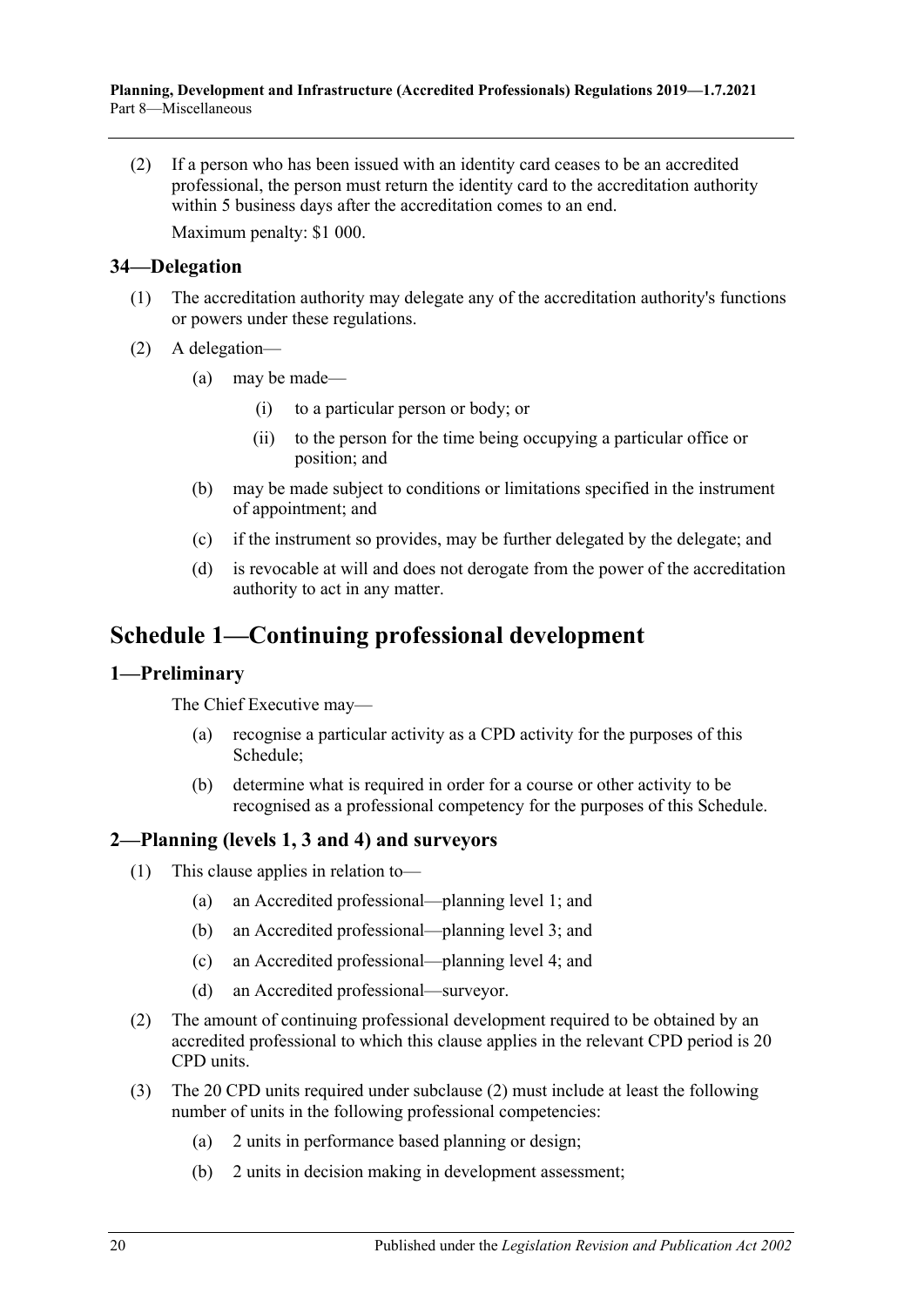- (c) 2 units in legislative compliance;
- (d) 2 units in ethics in planning.

# <span id="page-20-0"></span>**3—Planning (level 2)**

- (1) This clause applies in relation to an Accredited professional—planning level 2.
- <span id="page-20-3"></span>(2) The amount of continuing professional development required to be obtained by an accredited professional to which this clause applies in the relevant CPD period is 10 CPD units.
- (3) The 10 CPD units required under [subclause](#page-20-3) (2) must include at least the following number of units in the following professional competencies:
	- (a) 1 unit in performance based planning or design;
	- (b) 1 unit in decision making in development assessment;
	- (c) 1 unit in governance;
	- (d) 1 unit in ethics in planning.

# <span id="page-20-1"></span>**4—Building (levels 1, 2 and 3)**

- (1) This clause applies in relation to—
	- (a) an Accredited professional—building level 1; and
	- (b) an Accredited professional—building level 2; and
	- (c) an Accredited professional—building level 3.
- <span id="page-20-4"></span>(2) The amount of continuing professional development required to be obtained by an accredited professional to which this clause applies in the relevant CPD period is 20 CPD units.
- (3) The 20 CPD units required under [subclause](#page-20-4) (2) must include at least the following number of units in the following professional competencies:
	- (a) 2 units in construction practices and principles;
	- (b) 2 units in the application of performance based building code matters;
	- (c) 2 units in decision making in development assessment;
	- (d) 2 units in legislative compliance;
	- (e) 2 units in ethics in development.

# <span id="page-20-2"></span>**5—Building (level 4)**

- (1) This clause applies in relation to an Accredited professional—building level 4.
- <span id="page-20-5"></span>(2) The amount of continuing professional development required to be obtained by an accredited professional to which this clause applies in the relevant CPD period is 10 CPD units.
- (3) The 10 CPD units required under [subclause](#page-20-5) (2) must include at least the following number of units in the following professional competencies:
	- (a) 1 unit in construction practices and principles;
	- (b) 1 unit in the application of performance based building code matters;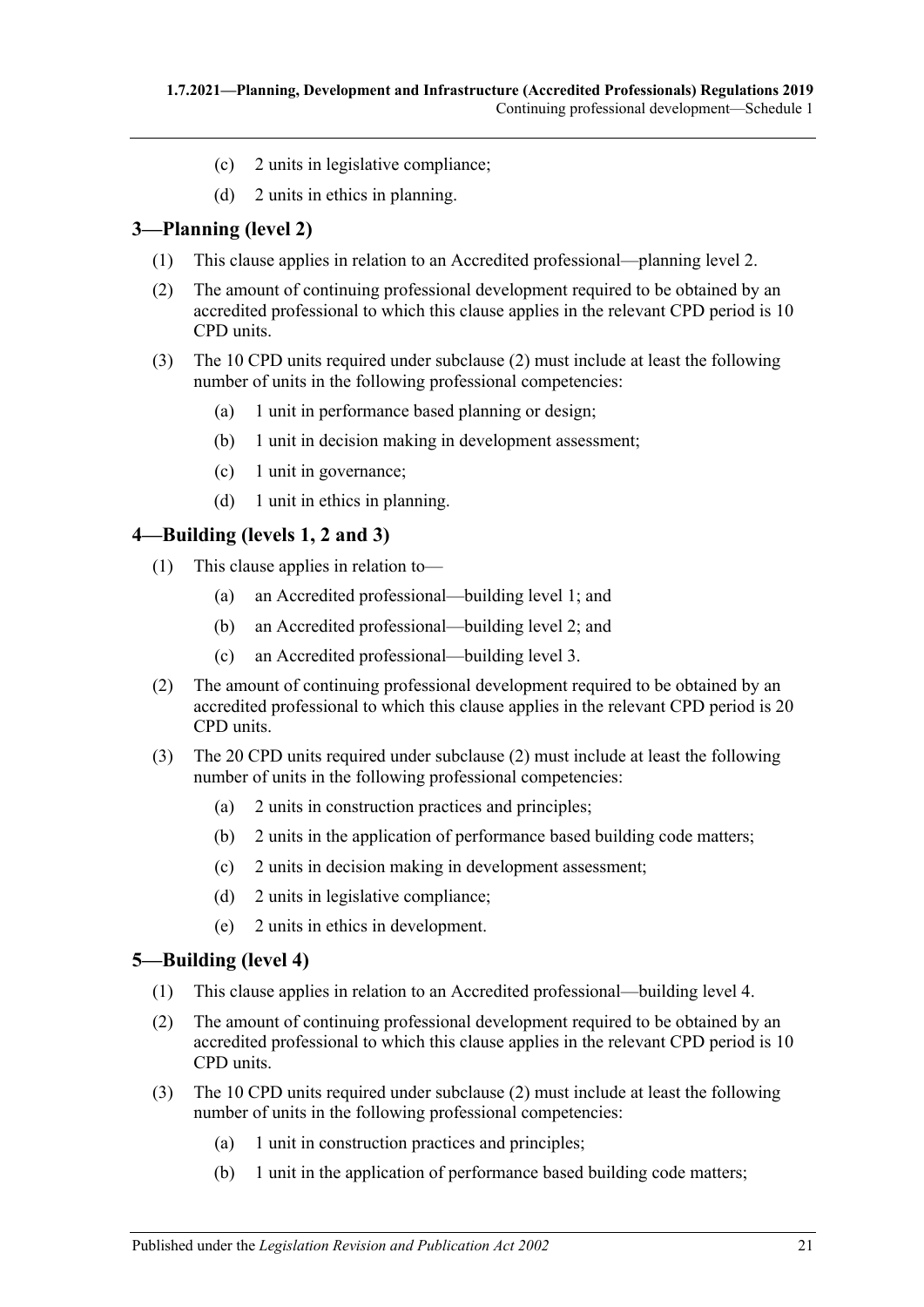- (c) 1 unit in decision making in development assessment;
- (d) 1 unit in legislative compliance;
- (e) 1 unit in ethics in development.

# <span id="page-21-0"></span>**Schedule 2—Transitional provisions**

#### <span id="page-21-1"></span>**1—Interpretation**

In this Schedule—

*designated day* means 1 July 2019.

#### <span id="page-21-2"></span>**2—Current private certifiers**

- (1) The following provisions apply in relation to a person who is registered as a private certifier under regulation 93A of the *[Development Regulations](http://www.legislation.sa.gov.au/index.aspx?action=legref&type=subordleg&legtitle=Development%20Regulations%202008) 2008* immediately before the designated day:
	- (a) on the designated day, the person will be taken to be an accredited professional under these regulations;
	- (b) the person will be taken to hold the class of accreditation that most closely corresponds to the functions or activities that the person was authorised to perform as a private certifier under the *[Development Regulations](http://www.legislation.sa.gov.au/index.aspx?action=legref&type=subordleg&legtitle=Development%20Regulations%202008) 2008* immediately before the designated day, as determined by the accreditation authority;
	- (c) the accreditation that the person holds under this Schedule will have effect until the anniversary of the person's registration under regulation 93A of the *[Development Regulations](http://www.legislation.sa.gov.au/index.aspx?action=legref&type=subordleg&legtitle=Development%20Regulations%202008) 2008* next occurring on or after the designated day (and the person may apply for accreditation under these regulations to replace the accreditation conferred by this Schedule);
	- (d) the person will continue to be subject to any action, investigation or other process under regulation 93A(7) or (8), or 103, of the *[Development](http://www.legislation.sa.gov.au/index.aspx?action=legref&type=subordleg&legtitle=Development%20Regulations%202008)  [Regulations](http://www.legislation.sa.gov.au/index.aspx?action=legref&type=subordleg&legtitle=Development%20Regulations%202008) 2008*, and the outcome of any such process may have effect for the purposes of the person's accreditation under these regulations (with the accreditation authority being able to exercise any power that would have been exercised by the Minister (or a registration authority under the *[Development](http://www.legislation.sa.gov.au/index.aspx?action=legref&type=subordleg&legtitle=Development%20Regulations%202008)  [Regulations](http://www.legislation.sa.gov.au/index.aspx?action=legref&type=subordleg&legtitle=Development%20Regulations%202008) 2008*) in relation to the person's registration as if the person's registration under those regulations constituted accreditation under these regulations).
- (2) Nothing in this clause limits the operation of the other provisions of these regulations in relation to accredited professionals or any accreditation conferred by this Schedule.

## <span id="page-21-4"></span><span id="page-21-3"></span>**3—Acting under** *Development Act 1993*

(1) A person who holds an accreditation under these regulations (including by virtue of the operation of [clause](#page-21-2) 2) may, while the person remains accredited under these regulations, act as a private certifier under the *[Development Act](http://www.legislation.sa.gov.au/index.aspx?action=legref&type=act&legtitle=Development%20Act%201993) 1993* and the *[Development Regulations](http://www.legislation.sa.gov.au/index.aspx?action=legref&type=subordleg&legtitle=Development%20Regulations%202008) 2008* if the person holds the appropriate qualifications under Part 15 of those regulations.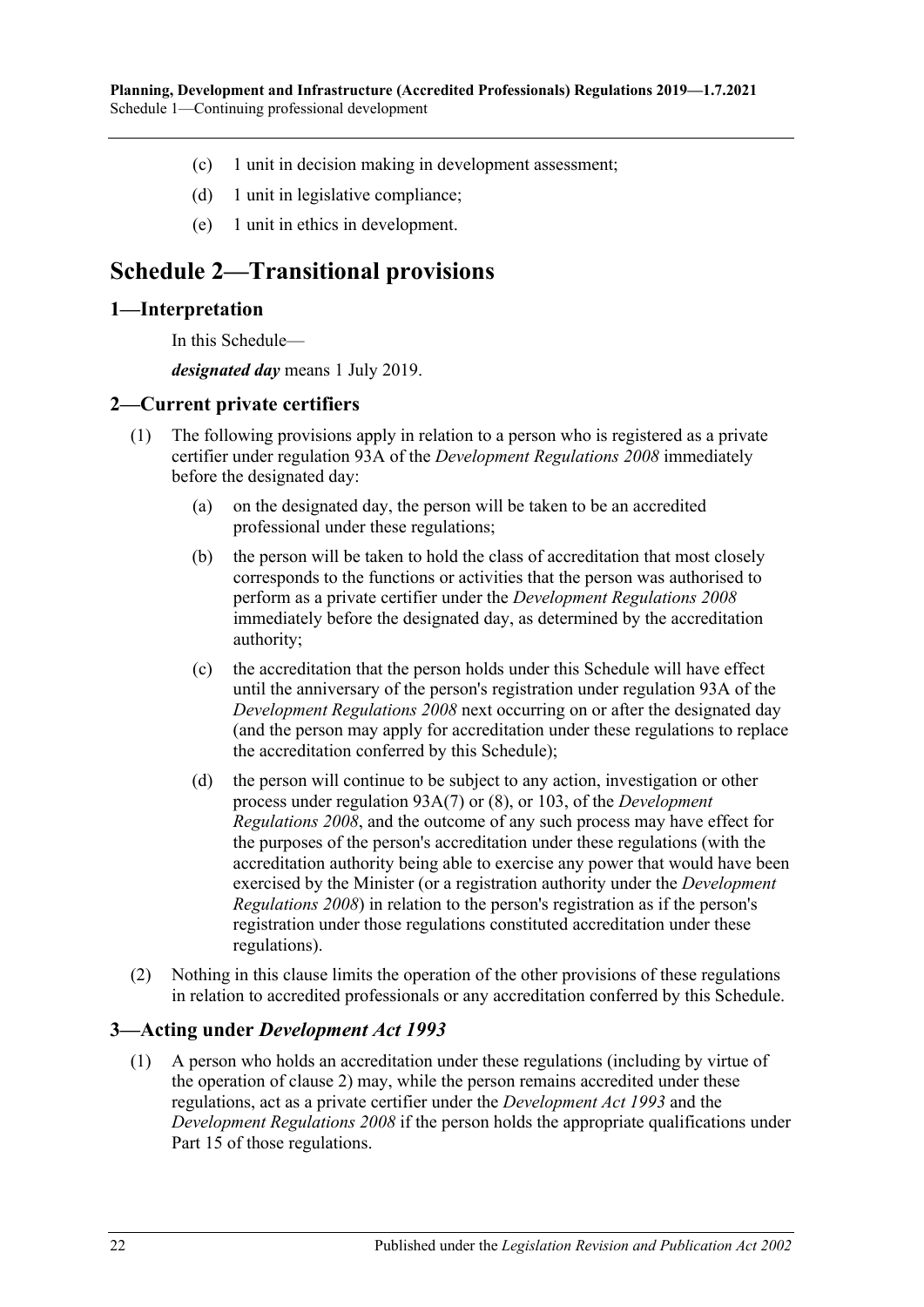- (2) A person who acts as a private certifier under [subclause](#page-21-4) (1) will, subject to any condition or limitation imposed by the accreditation authority under these regulations, be taken to be a private certifier for the purposes of the *[Development Act](http://www.legislation.sa.gov.au/index.aspx?action=legref&type=act&legtitle=Development%20Act%201993) 1993* and the *[Development Regulations](http://www.legislation.sa.gov.au/index.aspx?action=legref&type=subordleg&legtitle=Development%20Regulations%202008) 2008* and any action under that Act or those regulations in relation to the person acting as a private certifier will have corresponding effect for the purposes of the person's accreditation under these regulations (with the accreditation authority being able to exercise any power that would have been exercised by the Minister (or a registration authority under the *[Development Regulations](http://www.legislation.sa.gov.au/index.aspx?action=legref&type=subordleg&legtitle=Development%20Regulations%202008) 2008*) in relation to the person as if the person were registered under those regulations and the accreditation authority being able to take corresponding action under these regulations).
- (3) Nothing in this clause limits the operation of the other provisions of these regulations in relation to accredited professionals or any accreditation conferred by this Schedule.

# <span id="page-22-1"></span><span id="page-22-0"></span>**4—Extended period of initial accreditation under these regulations**

- (1) Despite [regulation](#page-8-0) 18, the accreditation authority may, in issuing an accreditation under these regulations to a person for the first time, provide that the period of the accreditation will be for a term exceeding 12 months.
- (2) In a case where [subclause](#page-22-1) (1) applies, the anniversary date of the accreditation will, for the purposes of the other provisions of these regulations, be calculated from the date occurring 12 months before the date on which the period under [subclause](#page-22-1) (1) is due to expire.